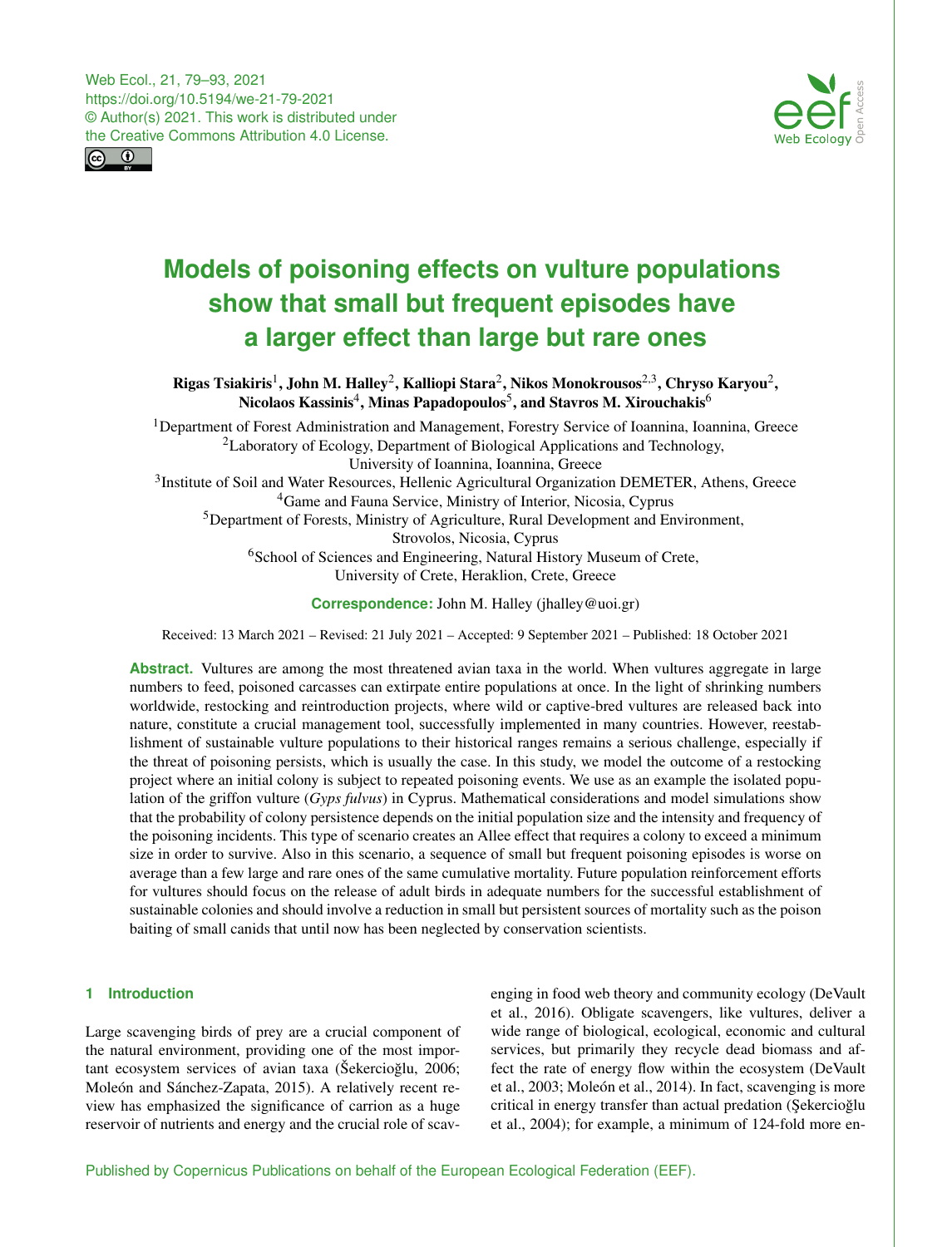ergy was transferred per scavenging link than was transferred per predation link of 10 food webs examined by Wilson and Wolkovich (2011). In the meantime, by consuming wildlife and livestock carcasses scavengers contribute significantly to the reduction in related health risks to humans from infectious diseases, which spread by population outbreaks of opportunistic scavengers hosting dangerous microbes (Pain et al., 2003; Markandya et al., 2008; Ogada et al., 2012). However, the ecosystem services delivered by healthy vulture populations have only recently been recognized following their large-scale decline or total collapse and the observed environmental and economic costs triggered by their absence (Prakash et al., 2003; Oaks et al., 2004; Markandya et al., 2008; Morales-Reyes et al., 2015; Panagiotopoulou et al., 2018).

At present, avian scavengers are among the most threatened species in the world (McClure et al., 2018; Safford et al., 2019). Their populations are endangered by various anthropogenic factors including food poisoning or contamination, reduction in available food supplies due to changes in livestock management practices and carcass disposal driven by new sanitary legislation, and collision with wind turbines or power lines (Šekercioğlu, 2006; Ogada et al., 2011; Margalida, 2012). Old-world vultures are long-lived species with low reproductive rates and delayed maturity; thus they have been particularly affected by anthropogenic mortality such as poisoning and persecution in the past (Whitfield et al., 2004; Hernández and Margalida, 2009). In Europe, all vulture species have continued to suffer severe population declines in recent decades due to the consumption of poison baits, which is still considered the most important threat to this avian group (Hernández and Margalida, 2009; Margalida, 2012; McClure et al., 2018; Margalida and Mateo, 2019).

The risk posed by baiting and the number of vultures affected depend on a number of factors, namely the type and amount of toxin used, the bait type and density (e.g., the number per unit area), and the time interval between bait placing and consumption. The most important factor appears to be the group size of foraging vultures that is related to the targeted poisoning animal, which could be a single small carnivore, a flock of large ungulates or even an elephant (Ogada et al., 2011; Parvanov et al., 2018). The infrequent large catastrophes are caused mainly after large-carnivore predation on big livestock (bovine, equine), when their kill remains are laced with agrochemicals, so the entire carcass can be considered a bait and subsequently cause the secondary death of numerous vultures (Stoynov et al., 2018). Poisoning, usually unintentional (sometimes also intentional), has proved to be the greatest threat to vulture populations globally, acting synergistically with other mortality factors such as collision with power lines or wind turbines (Ogada et al., 2015; Velevski et al., 2015; Vasilakis et al., 2016). Though poison baits are the most serious threat, international media attention has focused on impressive mass-poisoning events (Ogada et al., 2016; Henriquez et al., 2020), while more

frequent events caused by baits aimed at small carnivores such as foxes and stray dogs are mostly ignored (Ntemiri et al., 2018). Recent field data using advanced technology (e.g., miniature GPS transmitters mounted on vultures) reveal that most of these poisoning events are not discovered (Stoynov et al., 2019). Though killing only a few individuals at a time, these baits may be the main constraint on the recovery of small and isolated vulture populations.

Current supplementary feeding schemes are developed following several different strategies (e.g., pure artificial, predator simulation, large "vulture restaurants", small feeding sites near farms) and play a key role in vulture conservation especially in small and highly threatened population nuclei (Piper, 2006; Mateo-Tomás and Olea, 2010; Duriez et al., 2012; Moreno-Opo et al., 2015). However, vultures have an extremely complex foraging behavior involving social facilitation and information exchange mechanisms and perform long-distance movements, sometimes traveling hundreds of kilometers in search of food (Monsarrat et al., 2013; Kane et al., 2014; van Overveld et al., 2018, 2020; Peshev et al., 2021). This fact makes them especially vulnerable to a wide range of environmental hazards that are difficult to control, including poisoning (Ruxton and Houston, 2004; Houston, 2006).

Another approach is through reintroduction projects that attempt to reestablish sustainable populations within the historical range of each species by the release of wild or captivebred individuals in cases where local populations are extinct (IUCN/SSC, 2013). Vulture reintroduction or restocking projects (the latter applies when local populations are not extinct but are not yet able to recover alone) have been applied with exceptionally positive results due to certain aspects of vulture biology, such as passive behavior, easy reproduction in captivity, and simple post-release food management through controlled feeding and easy adaptation in natural habitat through collective foraging with wild conspecifics (Houston, 2006). In the last few decades, reintroductions and restocking projects have been popular as a management tool for the restoration of vulture populations in Europe, Asia and America (Griffith et al., 1989; Wilson and Stanley Price, 1994; Bustamante, 1998; Terrasse et al., 2004; Sarrazin, 2007; Stoev et al., 2016; Stoynov et al., 2016; Colomer et al., 2020).

The aim of this study was to assess the risk of extinction of a typical vulture population due to poisoning. Emphasis was placed on limitations associated with small population size such as demographic stochasticity and other factors such as Allee effects that could affect the probability of species recovery (Deredec and Courchamp, 2007; Van Houtan et al., 2010). More specifically, we explored the effect of poisoning events in relation to their intensity (i.e., temporal frequency and mortality), focusing on the effect of large versus small poisoning events since the latter are most frequent in anthropogenic landscapes aimed at small carnivores.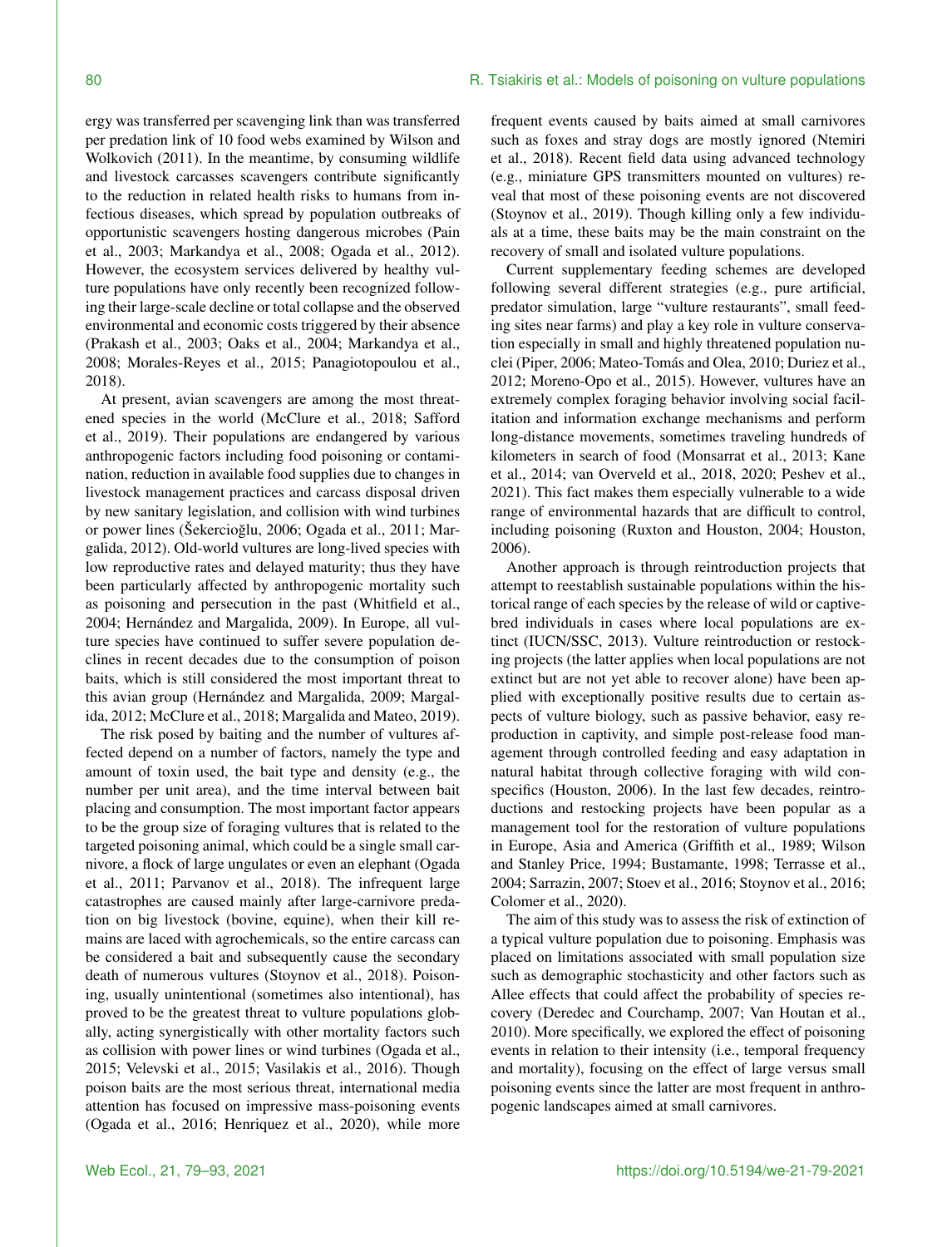### R. Tsiakiris et al.: Models of poisoning on vulture populations **81** All and the state of poisoning on vulture populations **81**

In this context, the relevant research questions were as follows: (1) does one major poisoning event constitute a more serious threat than many small ones to the recovery of the species? (2) Do poisoning events accentuate the stochastic Allee effect of an already-small population? Our ultimate objective was to investigate the cumulative effect of demographic stochasticity and poisoning on the population dynamics and extinction probability of a species which has a wide range and is genetically close to most other old-world vulture species that numbered a million individuals until recently (e.g., the genus *Gyps* has 8 species from the 16 found in vulture guilds in Europe, Africa and Asia). For this we use two models: firstly, with a mathematical model we derive a simple measure of how the growth rate is affected by frequent poisoning events to test if frequent small events are more of a problem than large infrequent events of the same cumulative mortality. Then we use a second, more detailed, model of the population including demographic stochasticity, uncertainty in timing of poisoning events, age structure and density dependence to carry out a more realistic series of tests of the same question.

## **2 Methods**

# 2.1 General background information on the study of population viability analysis

The present study used a simple mathematical (nonstochastic) population viability analysis (PVA) model. This model demonstrated the basic concept and gave a formula for the reduction in the growth rate and for the population size as a function of time in the presence of poison baits. Then we ran a more realistic PVA through simulations. We included demographic stochasticity and density dependence and also included randomness in the timing of poisoning events in the PVA, and we focus on the impact that overall poisoning incidences could have on the growth of the population. Population viability analysis uses modeling techniques to explore the population dynamics of rare or declining species and to estimate the probability of their persistence within a time frame and above a certain threshold of population size (Soulé, 1987; McGowan et al., 2011; Aresu et al., 2020). In our simulations we assumed relatively large ceiling populations (in the context of density dependence) to concentrate on the effect of the extinctions that happen when small numbers of introduced individuals fail to establish a breeding nucleus. In the present case, the results of a PVA could be used to predict the species population dynamics following a release and then to evaluate the impact of poisoning which could be reduced but not eliminated.

In order to parameterize our PVA, we used the available demographic, breeding biology and reproductive performance data for the griffon vulture (*Gyps fulvus*) populations in Cyprus and Crete (Charalambides and Neophytou, 1990; Xirouchakis, 2002; Iezekiel et al., 2004; Xirouchakis, 2010). The Cyprus colony exemplifies the kind of situation faced by many vulture populations, being isolated and suffering frequent losses due to poisoned baits. This population was also the subject of a restocking project between 2011 and 2015 (Kassinis et al., 2015). The Cyprus population is the subject of one of three recent griffon vulture restocking projects in the Mediterranean islands along with populations on Sardinia and Sicily (Mereu et al., 2017; Aresu et al., 2020). In all these projects, population recovery has been jeopardized by poisoning events, mostly due to poison baits aimed at foxes, canids, etc. (Grussu and SAG, 2019). In Cyprus reductions in food availability due to land use changes (e.g., urbanization due to touristic development, legislative constraints on carrion disposal) have put the species under further pressure (Iezekiel et al., 2004). During the 1960s, the population on Cyprus consisted of at least 100, but by 2012 it numbered only 11–12 individuals (Kassinis et al., 2019). This alarming fact led to initiation of an urgent restocking project. A total of 25 wild-born, rehabilitated individuals originating from Crete were transported to Cyprus during 2011–2014 (Stavrinides, 2019), though 2 died before their release and 3 were unable to adapt because of imprinting. Auxiliary conservation actions included acclimatization of the birds in proper aviaries, construction of several supplemental feeding sites, and public awareness campaigns in the national media and in local schools. All these birds together with two fledglings born in Limassol Zoo were released successfully in the wild and were monitored by radio tracking and by camera traps positioned close to the artificial feeding sites. However, a poisoning incident in the winter and spring of 2015/16 killed at least 11 griffon vultures (Stavrinides, 2019). Currently (2020–2021) only one small population nucleus remains on the island hosting approximately 20 individuals. This includes at most three egg-laying pairs, and most of these are from restocked individuals (Kassinis et al., 2019). This amounts to a net loss of population since the restocking program.

Poisoning of vultures in Cyprus is a characteristic example of the worldwide phenomenon of the "small type" of poisoning attributed to the use of baits against small canines that has never before been assessed in depth. In particular, the only top predators of the island, namely red foxes, feral dogs and cats, prey on small game species and newborn livestock. On Cyprus, there are no events on the scale of the mass poisonings of vultures such as those by elephant poachers in Africa, those provoked by wolf kills in the Balkans, or those where entire carcasses of large ungulates are laced with toxic agrochemicals (Xirouchakis et al., 2000; Ntemiri et al., 2018). Instead, we observe relatively small-scale ones such as individually poisoned canids that are consumed by a handful of vultures (Iezekiel et al., 2004; Ogada et al., 2012; Ogada, 2014). The model used in this paper can be applied to other areas worldwide (with the appropriate choice of parameters), but more importantly it is especially focused on reintroduc-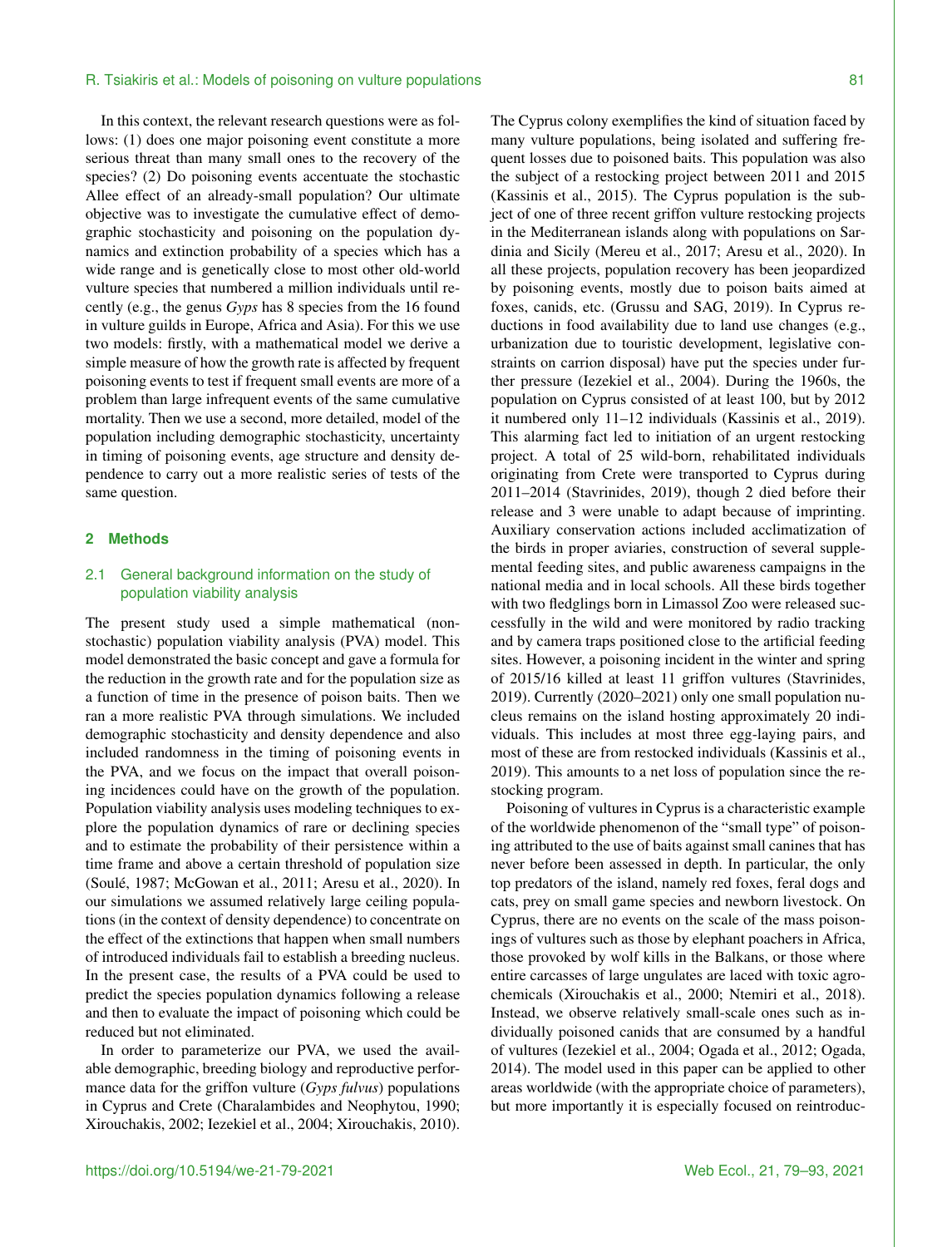## 82 82 **R. Tsiakiris et al.: Models of poisoning on vulture populations**

tion and restocking projects where initial populations are extremely small.

# 2.2 Basic mathematical model

We assume a simple model with an initially small, densityindependent vulture colony of size  $N_0$  (i.e., autochthonous plus restocked birds) subject to births and deaths. This may be described in discrete time by a simple linear growth model (ignoring stochasticity and age structure; see Appendix A) with a yearly growth rate  $r$  given by the birth rate minus the death rate. When these rates do not vary in time and the birth rate is higher, the population is expected to grow exponentially or, if the death rate is higher, to decline exponentially. However, in real populations that are small, this pattern is strongly affected by demographic stochasticity, which can lead to decline or extinction even when the populations are expected to grow. In a newly formed griffon colony, variations in the birth rate can happen for a variety of reasons such as the failure of adults to mate, the improper social structure of the breeding group or other individually based effects (Grimm and Railsback, 2005; Lomnicki, 2011).

We assume that conditions, in the absence of poisoning, are good, so that the instantaneous rate of change in population size per individual (linear growth rate), r, is positive. Poisoning can be described by adding an extra mortality of specified frequency and value (i.e., the number of dead vultures per poisoning incidence). Assuming that a poisoning incidence occurs on average every  $T$  years and kills each time exactly  $D$  individuals at random in the population, it is possible to show (Appendix A, Eq. S4) that the growth rate modified by the presence of poison baits is

$$
r' = r - \frac{D}{NT}.\tag{1}
$$

Here  $N$  is the population size. Equation (1) shows that the reduction in the growth rate is less severe for larger population size. It is also evident from Eq. (1) that there is a critical population size and if population exceeds this, then the resulting growth rate is positive but if it is smaller than this critical size then the growth rate is negative. If the growth rate  $r'$ becomes zero, then it is evident that the population is at the minimum viable population size. This critical value,  $M$ , considering that this very small initial population has not reached the carrying capacity, is given (Appendix A, Eq. A5) as

$$
M = \frac{D}{rT}.\tag{2}
$$

The value  $M$  can be understood as a conditional minimum viable population (MVP; Fagan et al., 2001; Flather et al., 2011) that arises from the poisoning imposed on the population. Equation (1) shows that the reduction in the growth rate is more serious for small populations and as such constitutes an Allee effect. It is also evident that if a big poisoning event occurs, then the whole population could be extirpated. The

structure of this MVP reveals that the gain through regular population growth between episodes should be greater, on average, than the number of individuals lost in an episode. Thus, for a population N to be viable we require  $N > M$ . If there is a large mortality episode of magnitude  $D$  every T years, then by the time of the next episode at  $t = T$ , the population will have reached a size of  $N_0 \text{Exp}(rT)$  and will fall by  $D$  again after the next poisoning event. Immediately after the nth poisoning event, the population will be

$$
N(nT) = N_0 e^{rnT} - \left[\frac{e^{rnT} - 1}{e^{rT} - 1}\right]D.
$$
 (3)

This equation has a different limit in two different situations. As shown in Appendix A, firstly, as baits become bigger but less frequent we have

$$
N(t_0) \to 0. \tag{4a}
$$

On the other hand, when the baits are big but rare, with  $rT \gg 1$ , we have

$$
N(t_0) \to N_0 e^{rt_0} - (m/r)(e^{rt_0} - 1). \tag{4b}
$$

Here,  $m$  is the number of deaths per unit time due to poison (see Eq. A8 in Appendix A). Thus, making baits smaller and more frequent always depresses population, while making baits larger but less frequent in the limit becomes less important in its effect. This demonstrates that theoretically many small events could be worse than a few large events of the same total mortality compared to what the simulation population models predicted. Note that the relations (Eq. 4) reflect average behavior. A single badly timed large event could wipe out a whole population at once before it has time to recover, thus impacting a population more seriously than a series of small events.

## 2.3 Simulation model

To make a more realistic forecast of the population dynamics in the presence of catastrophes, a simulation model was used. A large range of simulation models are available for a wide spectrum of needs (e.g., see Grimm and Railsback, 2005). The simulation model used in this study, written in  $C++$ , was based on an earlier study (Hoelzel et al., 1993; Halley and Hoelzel, 1996). Although the earlier studies made extensive use of the capacities of this program to follow the genetics of a population, genetic consequences lie beyond the intended scope of this study. The program works in a similar fashion to packages such as Vortex (Lacy and Pollak, 2014) which have also been used in vulture PVA studies (Aresu et al., 2020); see flow chart (Appendix B). Our program uses a demographic structure like a Leslie matrix model but with discrete individuals. The program runs the model a specified number of times to obtain this number of replicates for every set of parameters. Each run of the model traces the fate of all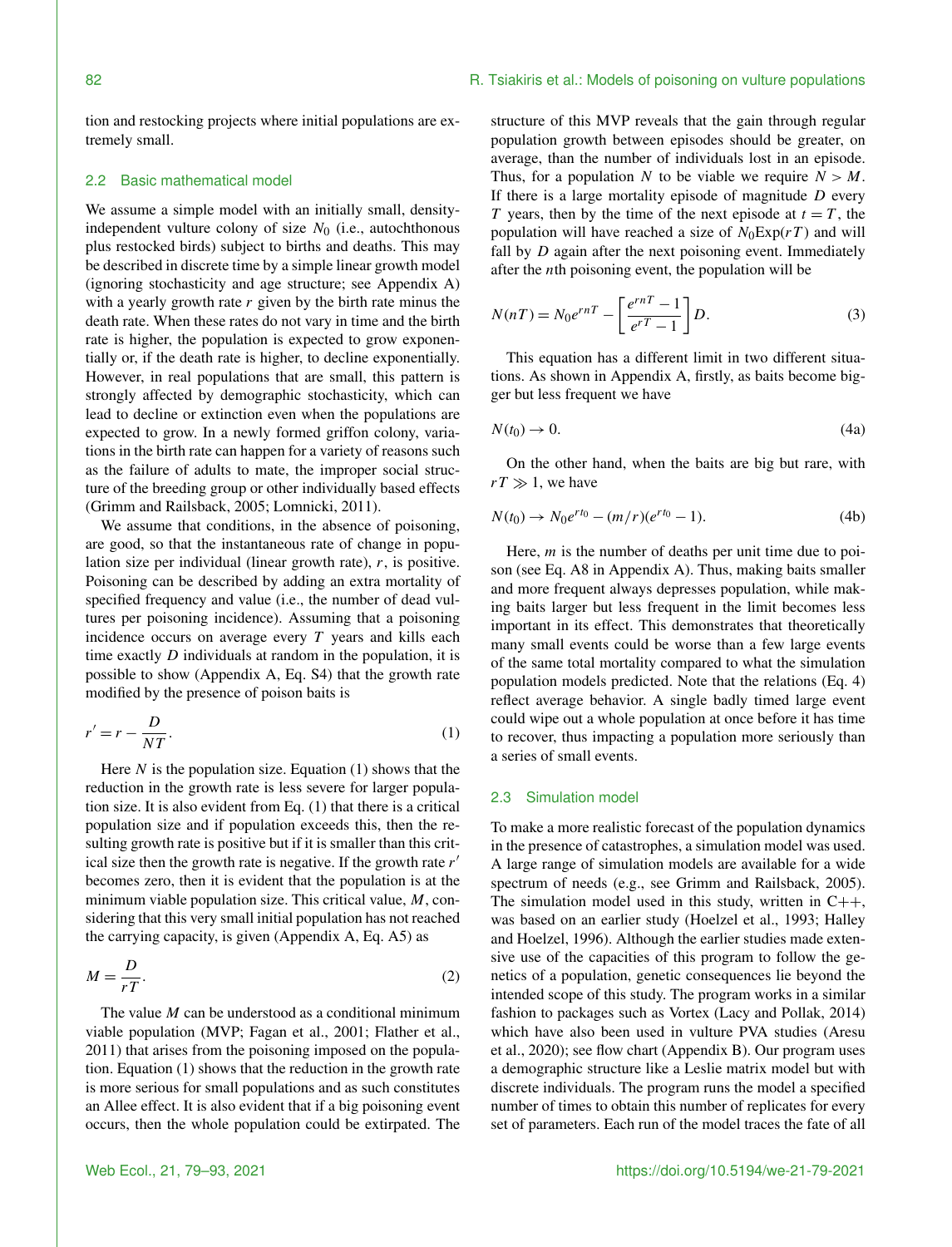**Table 1.** Parameter values used in simulations in this study, including those that change according to the different model runs. Demographic parameters (e.g., reproductive success and survival rates based on data from the griffon vulture population on the island of Crete, after Xirouchakis, 2002, 2010). The parameter T is the expected time for the exponentially distributed waiting time for which the 95 % interval will be  $(0.0253T, 3.69T)$ .

| Parameter(s)                                                                           | Value(s)                                                                                                                                                            |
|----------------------------------------------------------------------------------------|---------------------------------------------------------------------------------------------------------------------------------------------------------------------|
| Number of replicate runs                                                               | 1000                                                                                                                                                                |
| Years covered by each run                                                              | $1 - 1000$                                                                                                                                                          |
| Carrying capacity                                                                      | 10000                                                                                                                                                               |
| Initial population size $(N_0)$                                                        | 5, 6, 7, 8, 10, 12, 15, 20, 25, 30, 40, 50, 60, 70 or 100                                                                                                           |
| Impact of catastrophe $(D \text{ is no. of individuals positioned})$<br>in each event) | $0, 1, 10$ or 30                                                                                                                                                    |
| Average frequency of catastrophe in years $(T)$                                        | Every 1, 10 or 30 years. Waiting times follow an exponential distribu-<br>tion for which the 95 $\%$ interval ranges from 0.0253 to 3.69 times the<br>average value |
| Male and female reproductive success                                                   | 0 for age classes $1-4$<br>1 for age classes 5–25                                                                                                                   |
| Male and female survival for each year class                                           | 0.35 for age class 1<br>0.75 for age class 2<br>0.8 for age class 4<br>$0.95$ for age classes $5-25$                                                                |

individuals in a small colony. Individuals are independent but subject to the same demographic parameters. At every time step, each individual is subject to mortality and the opportunity to reproduce. This mortality depends on the age and sex of each individual, which dies or progresses to the next age class according to a Bernoulli trial for each year whose probability is based on the age-specific survival coefficient. Females mate and give birth to offspring with a Poisson random variable with a parameter equal to the annual fecundity for that age class. Originally this application was developed for the study of the effects of different types of population catastrophe on small colonies and is thus ideal for this study. Catastrophes are modeled by events that happen at random according to a specified frequency of occurrence. If such an event occurs, its impact is fixed and exactly this number of individuals is removed from the population, their identities being chosen at random irrespective of sex or age.

The demographic parameters for the population of griffon vultures in Crete were adopted and used for yearly survival and fecundity, and these provided the demographic constants such as age-specific mortality and fecundity (Table 1). The first-year survival rate  $(s<sub>0</sub>)$  ranges between 0.3– 0.5 (Xirouchakis, 2002, 2010), but we set  $s_0$  close to the lower limit, namely 0.35, since larger figures produced unrealistic values of the growth rate. We assumed older individuals had survival rates of 0.75, 0.8 and 0.9 for the second, third and fourth year, respectively, and 0.95 thereafter. We assumed that each female beginning in its fifth year could produce and raise one offspring per year. Improved procedures of parameterization in the event of parameter uncertainties could be applied, such as shown by McGowan et al. (2011), but these are beyond the intended scope of this study. Density dependence is imposed by means of a ceiling condition: if the population finds itself close to this ceiling, only as many new individuals are recruited to the population as there is room for. The program ran the model 1000 times for 1000 years of model time for every set of parameters. In the absence of poisoning events, our assumptions lead to exponential growth, with a growth rate of  $r = 0.07$  for the parameters used. In simulations, we assumed that a poisoning event of fixed magnitude  $(D)$  happened on average every  $T$  years. This was performed by allowing events to happen each year with a probability of  $1/T$ , thus ensuring an average rate of  $1/T$  and hence an average time between events of T. Poisoning often takes place when someone puts a poison bait in the field or by poisoning the carcass of an animal; thus the number of vultures affected corresponds to the bait or the carcass size. Recent information from the field suggests that such poisoning events of vultures occur in Cyprus approximately once a decade (Game and Fauna Service, unpublished data), which would suggest a value  $T \approx 10$ . If the "delivery" mechanism" is a dead animal contaminated with poison, then this could kill several vultures. In our simulation model we explore events of different fixed impact (i.e., different D). In this model, density dependence was included through an upper limit on the total population. We ran this model for a set of scenarios involving different sets of the parameters. These included values for  $D$  of 1, 10 and 30 individuals and for  $T$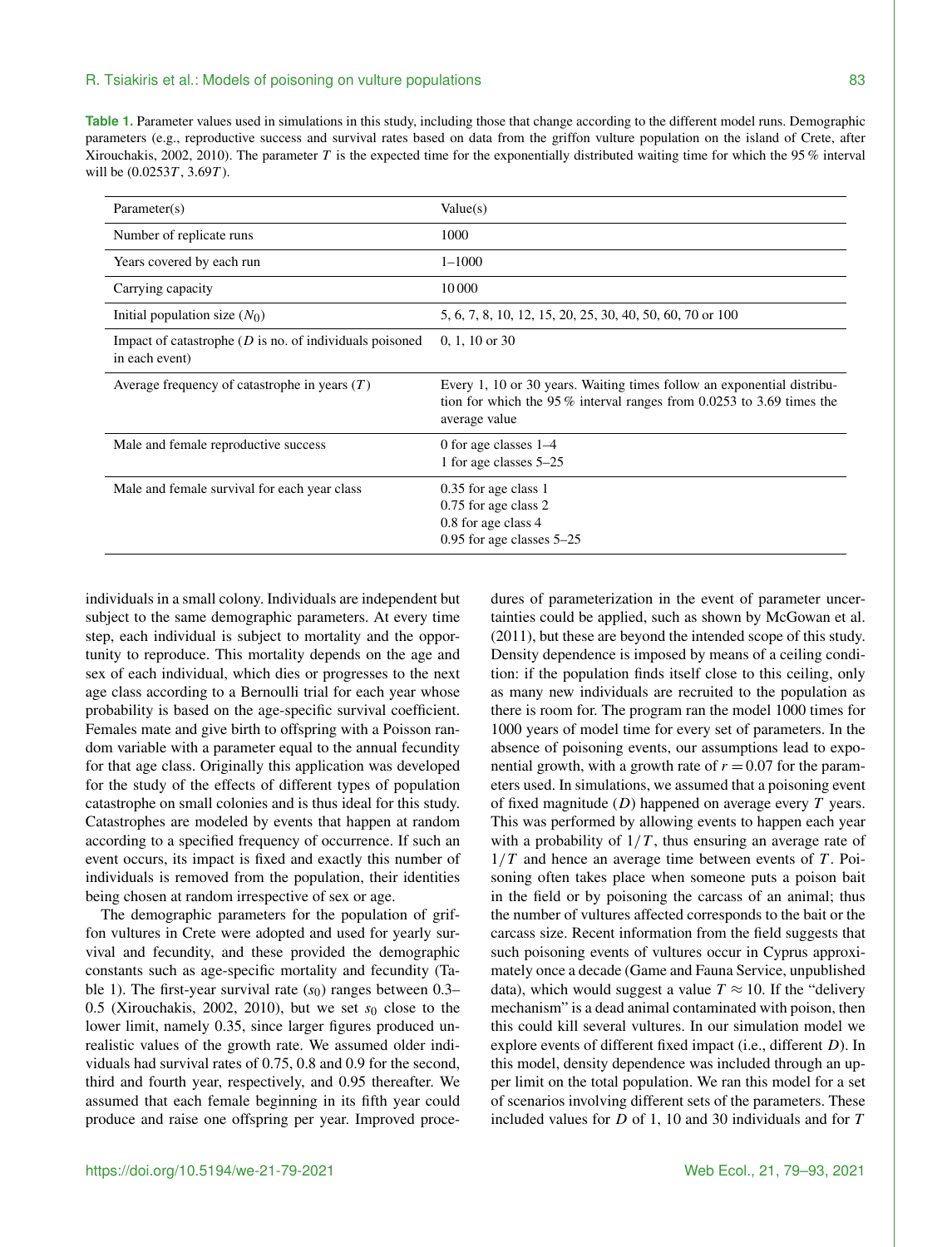



**Figure 1.** (a) Sample of five population trajectories as a function of time generated by the simulation model (using the same parameters), showing two extinctions and three iterations in which the population persisted. The thick black line is the average of 1000 simulations. (b) Empirical persistence probability, based on the surviving populations (thick black line) and the number of new extinctions out of the 1000 simulated populations, both as a function of time. By  $t = 50$  most populations have either gone extinct or reached a population sufficiently high that extinction is improbable. Parameters: initial population is 10; impact of catastrophe is 10 deaths; average time interval between catastrophes is 10 years (95 % interval is 0.253 to 36.9 years); carrying capacity is 10 000.

of 1, 10 and 30 years. We considered a different initial population size  $N_0$  of between 5 and 100.

## **3 Results**

Our simple mathematical model of population shows the effect of frequent poisoning events on population dynamics and yields quantitative estimates of the population growth rate. When a population with a positive growth rate  $(r > 0)$ is subjected to poisoning events, the effect is to depress the growth rate. In the presence of poison baits, the growth rate decreases when the population size decreases, as it does with an Allee effect. For a sufficiently small population, the growth rate may become zero; this is the minimum viable population (MVP; Fagan et al., 2001; Flather et al., 2011). Thus, for viability a population  $N$  must exceed this value  $(N > M)$ . If the population exceeds this, the resulting growth rate is positive, but if the population is smaller than this critical size, then the growth rate is negative. The structure of Eq. (2) reveals that the gain of individuals through regular population growth between episodes needs to be greater, on

average, than the number of individuals lost in an episode  $(N > M)$ . Equation (3) also shows (see Appendix A) that a sequence of small, frequent poison baits can be worse for a colony than a sequence of large catastrophes with the same total mortality, as small, frequent events have greater impact on growth than large but very rare ones that have a negligible effect on an otherwise healthy population. Of course, if such an event does happen in the initial stage, it can extirpate the whole population in one poisoning episode. The more realistic simulation model, where the timing of poisonings is random with an average frequency  $1/T$ , supports these findings. Simulation runs with the same parameter set show that a population may survive or become extinct when the population is small (Fig. 1).

In the early stages of a newly formed colony, when the population numbers tens of individuals, the extinction probability remains high, but once the population becomes large, the extinction probability becomes negligible. Furthermore, the growth of the population suggests that an Allee effect is present depending on the initial group size (Fig. 2). A delay in the population growth rate is thus prominent among populations where the initial colony size is small (Fig. 2a). In contrast, this pattern is rather muted when we consider only the populations that survived (Fig. 2b). The discernable leveling off of population growth above 1000 individuals is density dependent because the population has a ceiling at 10 000 (Fig. 2). The leveling off (Fig. 2a) below 10 000, associated with smaller initial populations, is because there are more extinct populations leading to a lower average. Given the same amount of deaths per unit time, the impact of small and frequent poisoning incidents was more significant than the impact of large but rare ones.

More specifically by investigating the probability of population survival as a function of initial colony size  $(N_0)$ for four scenarios with different poisoning intensity, namely (a) small and frequent  $(D = 1)$ , (b) large and rare  $(D = 30)$ , (c) intermediate ( $D = 10$ ), and (d) no poisoning, showed that for any starting colony size, the survival rate is lowest for small, frequent events (Fig. 3).

We also found through simulations that for models with different ceiling values (100, 200 and 10 000), the results were rather insensitive to the value of the ceiling (Fig. 3). The proportion of populations surviving in the three cases is more or less the same, with the coefficient of variation between them being less than 5 %. Thus, the basic persistence probability will not be so sensitive to changes in the ceiling value (or carrying capacity) if this is greater than 100 individuals.

## **4 Discussion**

Poisoning events range from small but frequent to large but rare. Media headlines tend to concentrate on large-scale catastrophic events with the power to shock (Smith, 2021;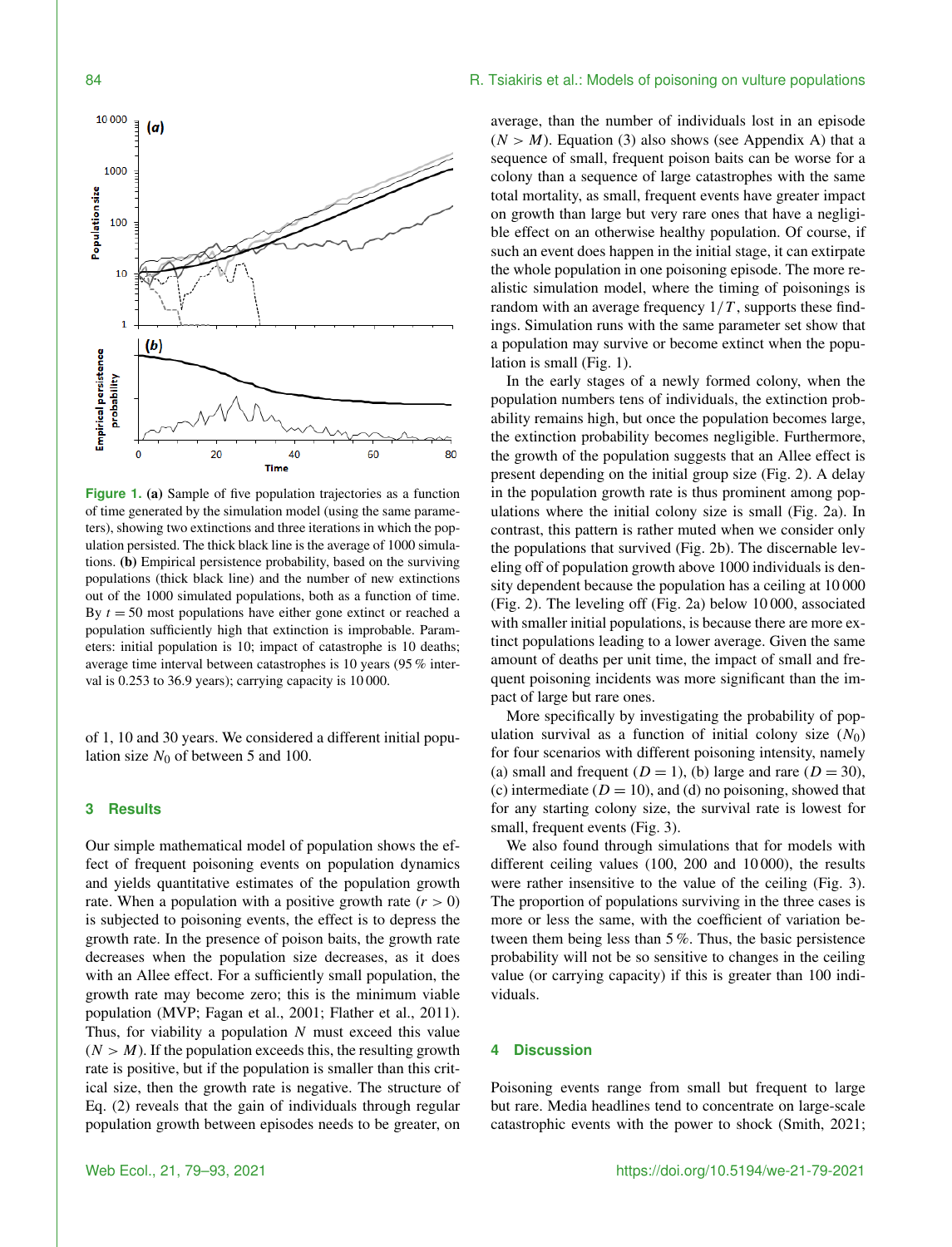

**Figure 2.** Model predictions for average population size as a function of time and different restocking (initial) population sizes:  $N_0 = 5$ ,  $N_0 = 10$ ,  $N_0 = 25$ , and  $N_0 = 50$ . (a) Population size average over all populations, including extinct ones. The depression in the initial phase (red arrow) reflects the Allee effect. (b) Average population size only for populations that eventually survive. Impact of catastrophe is 30 deaths; average time interval between catastrophes is 30 years (95 % interval is 0.76 to 111 years); carrying capacity is 10 000. (The vertical scale is logarithmic, so regular, density-independent growth should follow a straight line.)



**Figure 3.** Model predictions for the probability of survival as a function of different restocking (initial) population sizes and different impacts of catastrophes. In each case involving poisoning, the cumulative loss rate due to poison is one individual per year. Thus, for the three curves for which the numbers of individuals poisoned in each catastrophe  $(D)$  were 1, 10 and 30, the corresponding frequencies of poisoning events  $(T)$  were once every 1, 10 and 30 years, respectively, with 95 % intervals  $(0.0253T, 3.69T)$  in each case. The initial population sizes used were 0, 5, 6, 7, 8, 10, 12, 15, 20, 25, 30, 40, 50, 60, 70 and 100.

Murn and Botha, 2018), neglecting the importance of small ones. In this study, the values of the respective model simulations were chosen with a constant ratio  $D/T$ , meaning that the number of poisoned vultures per unit time remained the same on average. We have shown that a sequence of small, frequent episodes of poisoning is expected (on average) to have a higher impact on the population than a few large, infrequent ones for the same cumulative mortality (Fig. 3). This can be understood by the fact that a growing population recovers exponentially in long time intervals and this geometric growth advantage is lost if intervals are small.

Poisoning events of this kind also induce Allee effects which are associated with minimum viable population sizes. Therefore, in a conservation context this can make it much more difficult for a colony to become established if it is initially small. Similarly, the initial population size has also been found to be critical, through applying different PVA models, for the two remaining griffon vulture colonies in Sardinia (Aresu et al., 2020). Specifically, there is no point in establishing a colony that is smaller than the MVP:  $M = D/rT$ (where  $r$  is the population growth rate of the vultures and where poisoning occurs on average every  $T$  years killing each time  $D$  individuals). The minimum viable population represents an important threshold, but, in the presence of environmental and demographic uncertainty, there is no certain outcome. In this context the extinction of the founder colony does not necessarily imply poor management, since even populations with  $N_0$  < MVP might still survive or those with  $N_0$  > MVP might still go extinct. In the present case this type of Allee effect is manifested in small initial populations that grow more slowly than larger ones when they are close to the critical number of vultures needed to be released for the recovery and the safeguarding of the species in the long term. This underlines the great need for the creation of largesized sustainable vulture colonies. This in turn demands a large reservoir of birds available for restocking. The Allee mechanism emerging from this model, based on poison baits, is distinct from Allee effects associated with communal foraging (where large colonies share effort and hence improve survival rates, especially if food is scarce and widely scattered) or with genetic effects (Berec et al., 2007). If either of these other effects were to be present, the result would be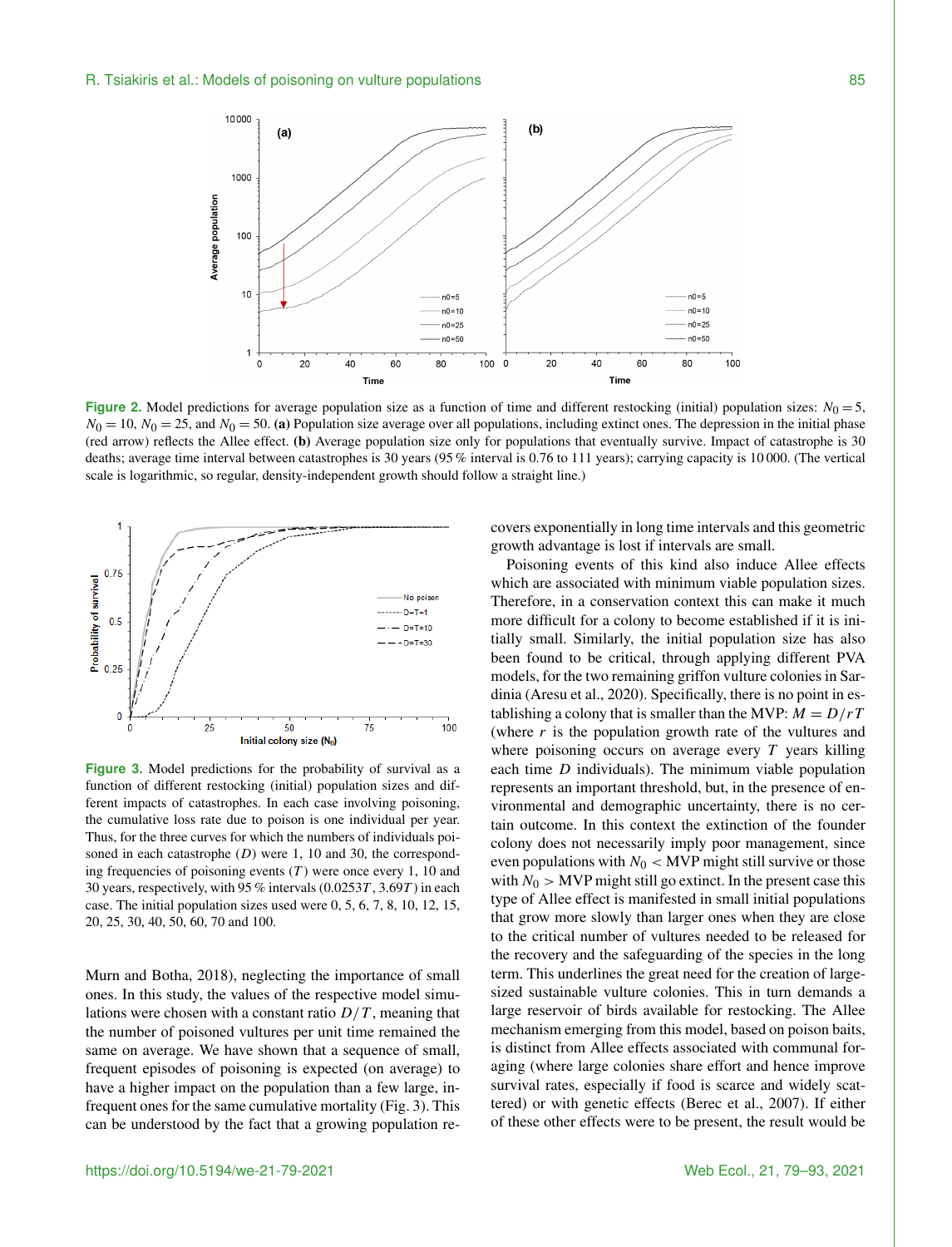to increase the strength of the Allee effect and raise the size of the MVP. Our model is based on demographic parameters without explicitly considering food as a limiting factor in contrast to other studies where there is more explicit treatment of food energetic requirements (Colomer et al., 2011; Margalida et al., 2018).

These results were supported using a combination of arguments from mathematical models and from simulations. The purpose of this paper was primarily to demonstrate the possibility of these things happening. In this case our approach of parameterizing the simulation model on the basis of average values based on the population in Crete is appropriate. Should specific, targeted management be required for the single population in Cyprus, a more systematic approach to parameter uncertainty might be considered (McGowan et al., 2011).

So, consistent with intuition and experience, a substantial initial group size is needed to offset mortalities due to poison baiting, consistent with the predictions of many demographic and genetic studies demonstrating that the persistence time of a colony increases with initial size (Shaffer, 1987; Griffith et al., 1989; Allen et al., 1992). Specifically, if poisoning events of impact  $D$  (i.e., the number of dead vultures) happen every  $T$  years and the species has a yearly growth rate  $r$ , the colony size should always be well in excess of  $D/(rT)$  birds in order to have a sustainable population. In this context, the restocking success would strongly increase by using already-paired breeding adults among the released founders, as this would lead to a larger effective population size which is generally a small fraction of the total population (Frankham, 1995; Sarrazin and Legrende, 2000). Our results were obtained using a model developed specifically for the parameters of the population of griffon vultures in Cyprus but are expected to be relevant to most vulture species in any place worldwide whenever restocking is used as a conservation tool.

In the absence of a stable breeding nucleus of griffon vultures on Cyprus (i.e., four to six individuals) and with the lack of other nearby mainland colonies, the restocking scheme could be seen as a colonization process. In this case, its success would be largely determined by habitat suitability, the species ranging behavior and its reproductive performance (Le Gouar et al., 2008; Knowlton and Graham, 2010). Given that the foraging and breeding habitat remains intact and within the dispersal abilities of griffon vultures, the promotion of breeding activity might be a good short-term conservation target, which would lead to a higher growth rate (see Eq. 1) and lower MVP (Eq. 2). This could be achieved by taking advantage of the species' high gregariousness and conspecific attraction (Mihoub et al., 2011), which has shown to be the main driver for the creation of new colonies (Sarrazin et al., 1996; Le Gouar et al., 2008). By supplementary feeding close to old traditional breeding or roosting cliffs, these sites would facilitate potential breeders to locate mates as well as providing safe, non-contaminated

food (Bijleveld et al., 2010; Mateo-Tomás and Olea, 2010). Consequently, effort has to be focused on certain areas and time periods, as poison bait occurrence does not happen at random as in our simulations but exhibits a characteristic spatial pattern (i.e., in pastoral and hunting areas) and a distinctive period of manifestation (i.e., in the lambing or preshooting season).

Therefore, as small canids (e.g., feral dogs, foxes) continue to be poisoned very frequently globally but are frequently overlooked due to species-dependent detection bias that underrepresents such animals (Gil-Sánchez et al., 2021), we expect that small numbers of dead, poisoned vultures will similarly be unnoticed especially in remote places, while only major poisoning events are expected to be found easily and registered officially. This unintentional (secondary) poisoning (Xirouchakis et al., 2000), although difficult to reveal in situ, may be one of the biggest threats to vultures worldwide (Botha et al., 2017) and could explain why small, isolated vulture populations where they still exist continue to decline or are unable to recover. Clearly, small poison events should be targeted by authorities to attract the attention they deserve, as they could eliminate other endangered raptors too and be a critical determining factor in the species' population dynamics especially if they affect adult age classes of species with low reproductive rates (Hernández and Margalida, 2008).

The colony of *Gyps fulvus* on Cyprus still remains critically endangered. Fresh action started in 2019 via a new restocking project aiming to transfer and release at least 24 individuals of Spanish origin into Cyprus over a 2-year period. The conservation actions needed for the survival of such a small group are primarily to do with protecting the colony from poisoning such as by constant supplementary feeding and an extensive anti-poisoning campaign, e.g., by using specially trained anti-poison dogs (Ntemiri et al., 2018). There should also be some constantly monitored individual vultures tagged with GPS-tracking devices, a cheap method for locating small poisoning events over extensive rough areas (Stoynov et al., 2019). This will allow the creation of (poison-free) "vulture safe zones" (VSZs; see also IUCN Bangladesh, 2016; Botha et al., 2017). Locally adapted VSZs are critical for maintaining the population nucleus relatively safely. Since the use of poison baits to kill predators is based on complex socio-economic factors in rural areas, antipoisoning action plans should be applied worldwide according to the specific peculiarities of each area (Safford et al., 2019). Alongside this, it is important to boost populations via targeted restocking projects. Such actions may also need to overcome Allee effects by ensuring minimum viable populations.

In conclusion, while the public concern over shrinking vulture populations has focused mainly on large mass-poisoning events, we have shown, through mathematical models and simulation, that a sequence of small episodes may actually be worse than a few large but rare events that cause the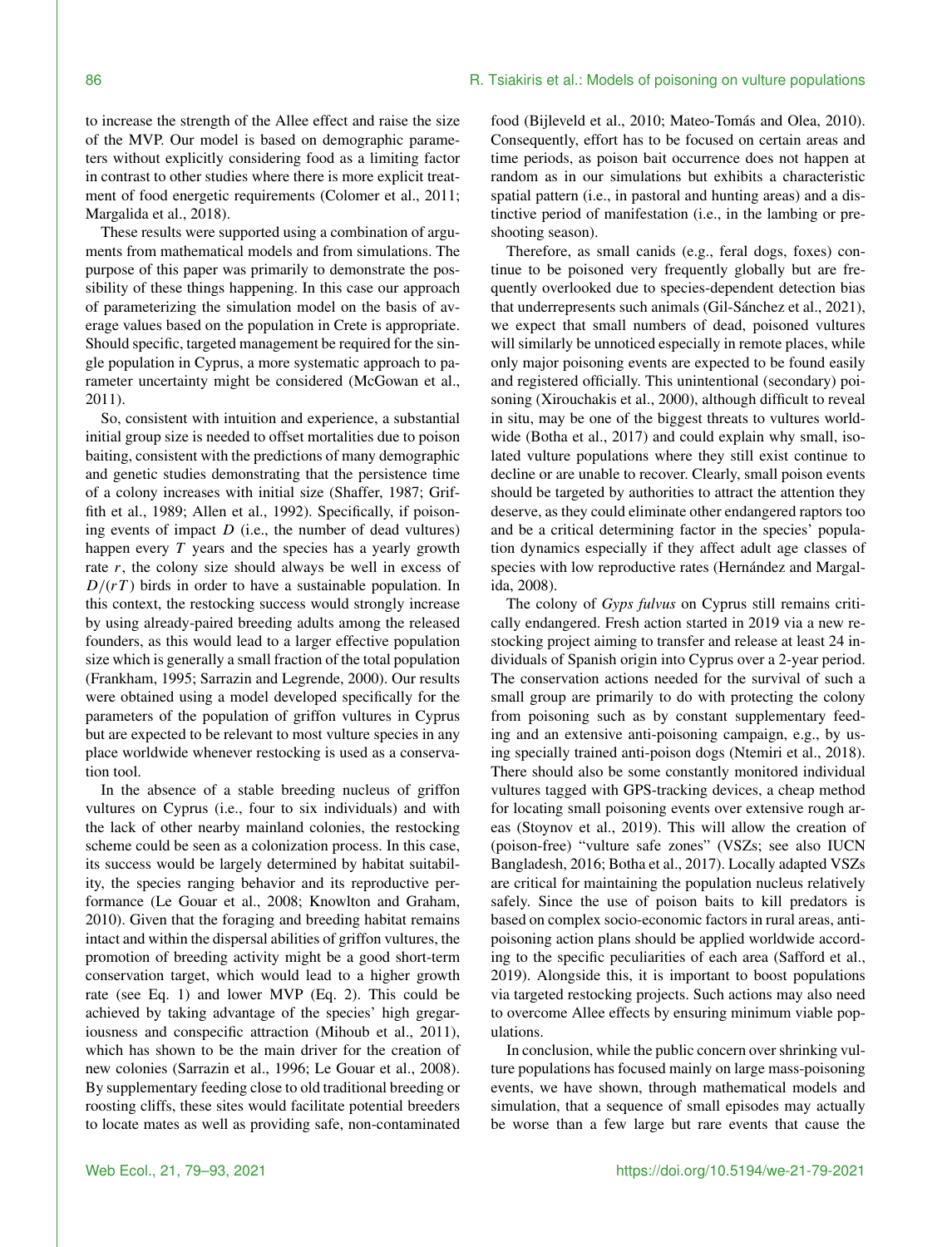same overall mortality. Future population reinforcement actions for vultures will most likely be successful if many adult individuals are released simultaneously in poison-free vulture safe zones around remaining colonies so as to maximize initial density and minimize Allee effects. In the meantime, such action could promote social facilitation and the formation of new griffon vulture colonies throughout their former ranges, which could also be important for the other seven *Gyps* species, as well as for other vulture species worldwide that are threatened with extinction.

# **Appendix A: Description of mathematical model for the griffon vulture population**

In this appendix we describe the mathematical aspects of the model in greater detail. We assume that the population of vultures consists of a small colony subject to births  $(b)$  and deaths (d) but not density dependence. This may be described in discrete time by the following simple equation:

$$
N_{t+1} = (b - d)N_t .
$$
 (A1)

Here  $d$  is the annual mortality of individuals, ignoring age structure. The growth in this system is exponential growth (if  $b > d$ ) or decline (if  $b < d$ ) provided b and d are constants which do not vary in time. However, in reality when populations are small,  $b$  and  $d$  are strongly subject to demographic stochasticity, which can lead to declines or even extinction even when  $b > d$ . In a new colony, variations in the birth rate, b, can happen for a variety of reasons such as the failure of adults to mate. Random variations include individually based effects. Other issues that may affect small populations are Allee effects caused by genetic, behavioral or anthropogenic factors. We do not consider such factors in this study apart from the effects of poison baits. In reality, poisoning events happen at random with a random size. Nevertheless, we can usually assign a characteristic frequency and a characteristic size. In the simulation model in the text we explore this with simulations. Here, we use a simple mathematical model to show that (a) there is an Allee effect and an associated MVP and (b) many small events are worse than a single large one.

## Estimating the effect of poisoning on the population growth rate

Poisoning can be described by adding an extra mortality of specified frequency and value (i.e., the number of dead vultures per poisoning incidence). Assuming that a poisoning incidence occurs on average every  $T$  years and kills each time exactly  $D$  individuals and  $R$  is the replacement rate (the growth rate  $r$  is actually the natural logarithm of  $R$ ), the species population dynamics is described by the following equation:

$$
N_{t+T} = R_0^T N_t - D. \tag{A2}
$$

The replacement rate for  $T$  years is

$$
\frac{N_{t+T}}{N_t} = R_0^T - \frac{D}{N_t}.\tag{A3}
$$

We assume that the replacement rate is greater than unity for the population to grow. Thus from Eq. (A2), it becomes evident that if the starting population size does not exceed a certain value of at least

$$
N_0 > \frac{D}{R_0^T - 1},
$$

which is essential for colony survival, it will not grow. This threshold is the associated minimum viable population (MVP).

## Evaluating the Allee effect on the population growth rate

The growth rate is the logarithm of the replacement rate. If the intrinsic growth rate,  $r$ , is small but positive, then the modified growth rate can be found from Eq. (A3) as follows:

$$
r' = \frac{1}{T} \ln \left( R_0^T - \frac{D}{N_t} \right) \approx \frac{1}{T} \ln \left( 1 + rT - \frac{D}{N_t} \right)
$$
  

$$
\approx r - \frac{D}{N_t T}.
$$
 (A4)

For this approximation (a Taylor series expansion of the logarithm) to hold, we require that the terms in  $rT - D/NT$ are small relative to 1. Overall, the growth rate would be reduced for small populations, equivalent to an Allee effect. The modified growth rate becomes zero at a population of  $M = D/rT$ . For a population  $N_0$  to be viable we require  $N_0 > M$ . Thus, the associated minimum viable population (MVP) is

$$
M = \frac{D}{rT},\tag{A5}
$$

which is also Eq. (2) in the main text. This reflects that the gain through regular population growth between episodes should be greater, on average, than the number of individuals lost in an episode.

## Impact of small and frequent versus large and rare catastrophic events

We can rewrite Eq.  $(A2)$  in terms of the growth rate:

$$
N(t + nT) = N(t) \exp[n rT] - D.
$$
 (A6)

If we define  $\rho = \exp(rT)$ , then we can say that

$$
N(t + nT) = N(t)\rho^{n} - D\rho^{n-1} - D\rho^{n-2} - \dots - D\rho - D
$$
  
=  $N(t)\rho^{n} - D\frac{\rho^{n} - 1}{\rho - 1}.$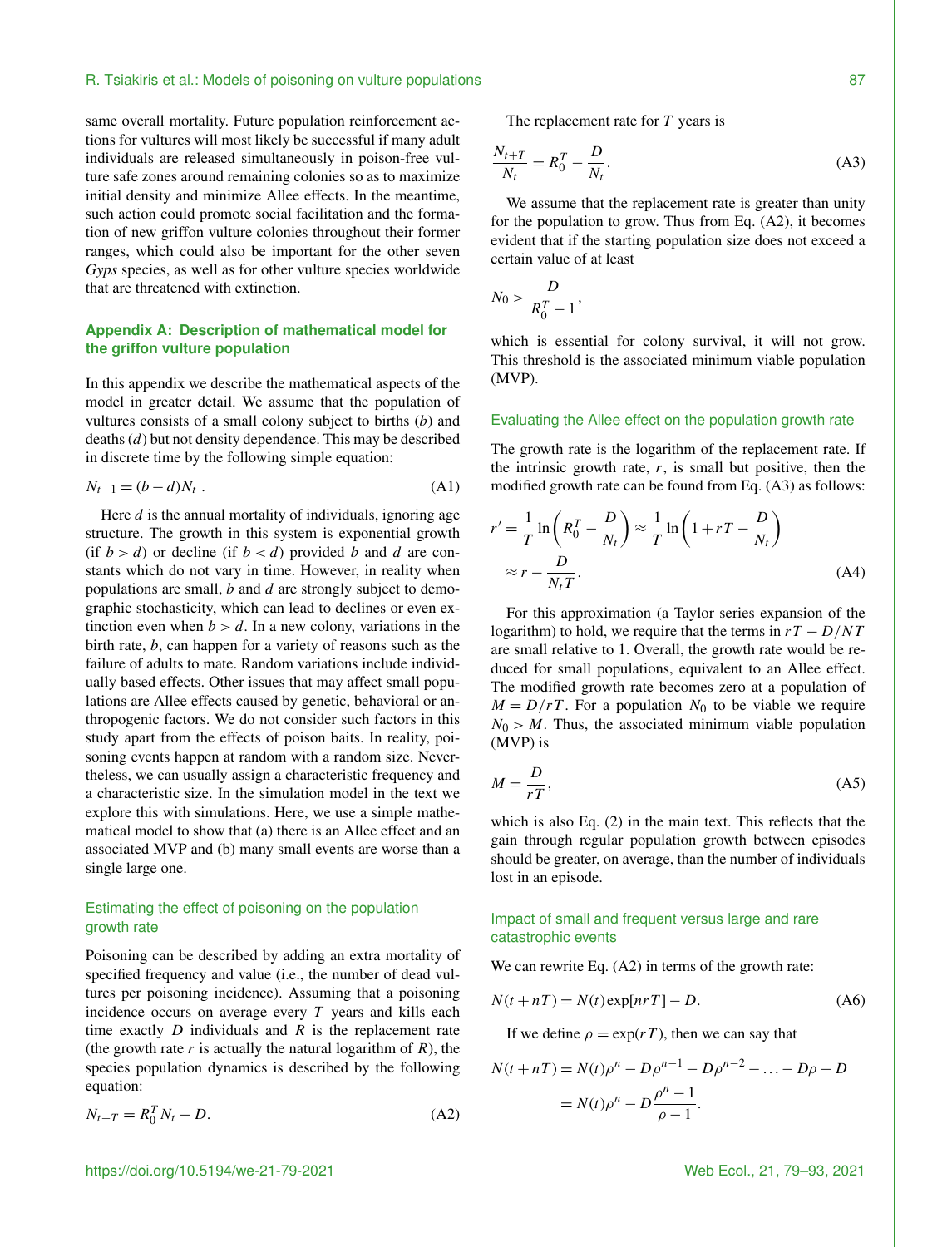We can also rewrite this (starting with  $t = 0$  so that  $N(t) =$  $N_0$ ) as

$$
N(nT) = N_0 e^{rnT} - \left[\frac{e^{rnT} - 1}{e^{rT} - 1}\right]D,\tag{A7}
$$

which is Eq. (3) in the main text. We can also define  $t_0 = nT$ so that we have

$$
N(t_0) = N_0 e^{rt_0} - \left[\frac{D}{e^{rT}-1}\right] (e^{rt_0}-1).
$$

Note that the first term is independent of the size, D, and frequency,  $T$ , and so is the second factor of the second term, so everything comes down to the factor  $D/[\exp(rT) - 1]$ . Now suppose the number of poison baits per unit of time is constant so that

$$
D = mT.\t\t(A8)
$$

Then we can rewrite the above as

$$
N(t_0) = N_0 e^{rt_0} - \left[\frac{mT}{e^{rT} - 1}\right] (e^{rt_0} - 1).
$$
 (A9)

Clearly, the amount of poison per unit time,  $m$ , decreases that population at time  $t_0$ ,  $N(t_0)$ . However, the distribution of poisoning is also significant. The population  $N(t_0)$  increases as  $T$  increases because the factor depending on  $T$ , in square brackets, decreases with  $T$ . More specifically, if  $T$  is small so that  $rT \ll 1$ , then  $\exp(rT) \approx 1 + rT + (rT)^2/2$  so that

$$
N(t_0) = N_0 e^{rt_0} - \left[ \frac{mT}{(1 + rT + r^2T^2/2 + ...) - 1} \right] (e^{rt_0} - 1)
$$
  
 
$$
\approx N_0 e^{rt_0} - \left[ \frac{m/r}{1 + rT/2} \right] (e^{rt_0} - 1).
$$

The limit is

$$
\lim_{T \to 0} \{ N(t_0) \} = N_0 e^{rt_0} - (m/r) \left( e^{rt_0} - 1 \right). \tag{A10a}
$$

In the other limit, when  $rT \gg 1$  we have

$$
\lim_{T \to \infty} \{N(t_0)\} = \lim_{T \to \infty} \left\{ N_0 m \left[ T e^{-rT} \right] e^{rt_0} \right\} = 0. \tag{A10b}
$$

Based on this limit, the effect of making baits smaller and more frequent always depresses population, while making baits larger but less frequent in the limit becomes negligible in its effect. This demonstrates that many small events are worse than a few large events of the same total mortality, comparable to what the simulation population models predicted.

## **Appendix B: Framework describing simulation model**

In this appendix we describe the simulation model using the ODD protocol of Grimm et al. (2006). The basic idea of the protocol is to structure the information about an individually based model as a sequence of seven elements in three blocks: ODD means overview (purpose, state variables, scales), design concepts and details (initialization, input, submodels). We will refer to our model within this framework. Our simulation model was specifically designed to incorporate population genetics. However, since that aspect is not used in this paper, we will not refer to it.

## B1 Purpose

The purpose of this program is to see how age-structured populations respond to various highly structured environmental mortality events, such as bottlenecks and repeated poisoning events, especially when these populations are small.

#### B2 State variables and scales

The state variables consists of sub-populations of discrete individuals. Populations are characterized by the state variables of age and sex. There is only a single population, and there is no spatial component. The shortest timescale is a single year. The longest timescale can be chosen to any length, but common choices are typically less than 1000 years. There is a fixed maximum lifetime for each animal,  $T$ , which determines how many age classes there are.

## B3 Process overview and scheduling

The model proceeds in annual time steps. Within each year or time step, several stages happen. These are imposed mortality (e.g., by poisoning), natural mortality and reproduction.

# B4 Design concepts

*Emergence.* Population dynamics emerge from the basic demographic parameters and from the stochastic processes underlying morality and reproduction.

*Interaction.* There are two types of interactions: reproduction can occur for any female if there is at least one male present in the population at the time. Density dependence occurs through a ceiling mechanism. If there are more new individuals born than allowed by the carrying capacity, then there is no reproduction that year.

*Stochasticity.* All demographic parameters are interpreted as probabilities or are drawn from probability distributions. Imposed mortality is defined by the number of killed individuals  $(D)T$  and is carried out by selecting D individuals from the entire population at random. Natural mortality is defined by the probability of each individual in each age–sex class of surviving. Thus, if there are  $N$  animals in an age class and their survival probability is  $s$ , then the number surviving is a binomial random variable of  $N$  trials and probability  $s$ . The number of births from each age class is the number of females of that age weighted by the probability of reproductive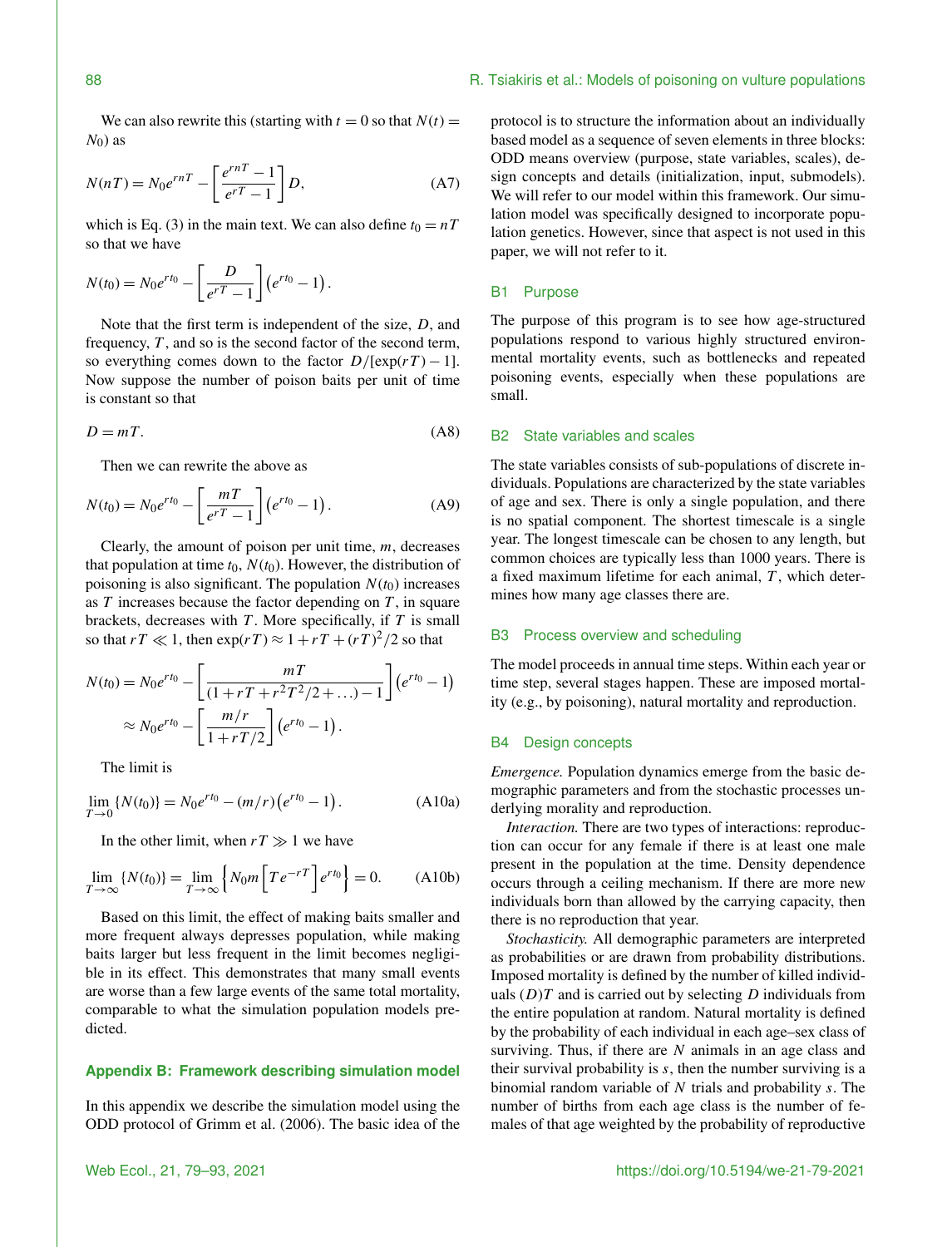success or the number of offspring. Each offspring is male or female with a probability of 50 %.

## B5 Initialization

The evaluation of each simulation run started in the first year when the number of model animals was equal to  $N_0$  individuals. These are chosen to be male or female with 50 % probability. The numbers in each age class are chosen from a multinomial distribution at random. The maximum lifetime,  $T$ , determines the number of categories, and each category k is associated with probability of success  $p_k$ , which is proportional to the probability of survival to age  $k$ .

## B6 Input

Imposed environmental conditions are classed as "input" and often change either randomly or according to a set pattern. In our model the only such input is the externally imposed mortality (i.e., poisoning), which is fixed by the user (see Table 1).

## B7 Submodels

The initial population is chosen by sampling at random  $N_0$  individuals from the age-dependent probability mass distribution  $\{p_0, p_1, \ldots, p_T\}$  where  $p_k$  is defined as follows:

$$
p_k = \frac{n_k}{\sum_{j=0}^T n_j}, \text{ where } n_k = s_0 \cdot s_1 \cdot s_2, \dots, s_{k-1} .
$$

Here  $s_0, s_1, \ldots, s_{T-1}$  represents the survival probabilities associated with each age class.

## B8 Flow chart





**Code availability.** Code may be found in the Open Science Framework repository [\(https://osf.io/tnvuh/?view\\_only=](https://osf.io/tnvuh/?view_only=205bcf1f4a274c579591454827023b79) [205bcf1f4a274c579591454827023b79;](https://osf.io/tnvuh/?view_only=205bcf1f4a274c579591454827023b79) Halley, 2019).

**Data availability.** No external data sets were used. The only data used are in Table 1, which are from published sources.

**Author contributions.** RT coordinated the writing, collected all written material, wrote a substantial part of the paper and made the synthesis; JMH conceived the theoretical idea and designed and supervised the mathematical modeling procedures; KS substantially edited the paper; NM supervised the research and helped the modeling procedures; CK ran the modeling procedures; NK and MP coordinated the fieldwork and collected all field data; SMX initiated the project, provided all field data, formulated the hypothesis to be tested and wrote a substantial part of the paper.

**Competing interests.** The authors declare that they have no conflict of interest.

**Disclaimer.** Publisher's note: Copernicus Publications remains neutral with regard to jurisdictional claims in published maps and institutional affiliations.

**Acknowledgements.** We thank the editor and two anonymous referees for helpful suggestions on the manuscript.

**Financial support.** This study was funded by the European Regional Development Fund and national funds of Greece and Cyprus through the Cross-Border Cooperation Program Greece– Cyprus 2007–2013 project "GYPAS: Strengthening the Cypriot population of Griffon Vultures (*Gyps fulvus*) with individuals from Crete (Greece)".

**Review statement.** This paper was edited by Kurt Jax and reviewed by two anonymous referees.

## **References**

- Allen, E. J., Harris, J. M., and Allen, L. J. S.: Persistencetime models for use in viability analyses of vanishing species, J. Theor. Biol., 155, 33–53, https://doi.org[/10.1016/S0022-](https://doi.org/10.1016/S0022-5193(05)80547-8) [5193\(05\)80547-8,](https://doi.org/10.1016/S0022-5193(05)80547-8) 1992.
- Aresu, M., Rotta, A., Fozzi, A., Campus, A., Muzzedous, M., Seccis, D., Fozzi, I., Rosa, D. D., and Berlinguer, F.: Assessing the effects of different management scenarios on the conservation of small island vulture populations, Bird Conserv. Int., 31, 111–128, https://doi.org[/10.1017/S0959270920000040,](https://doi.org/10.1017/S0959270920000040) 2020.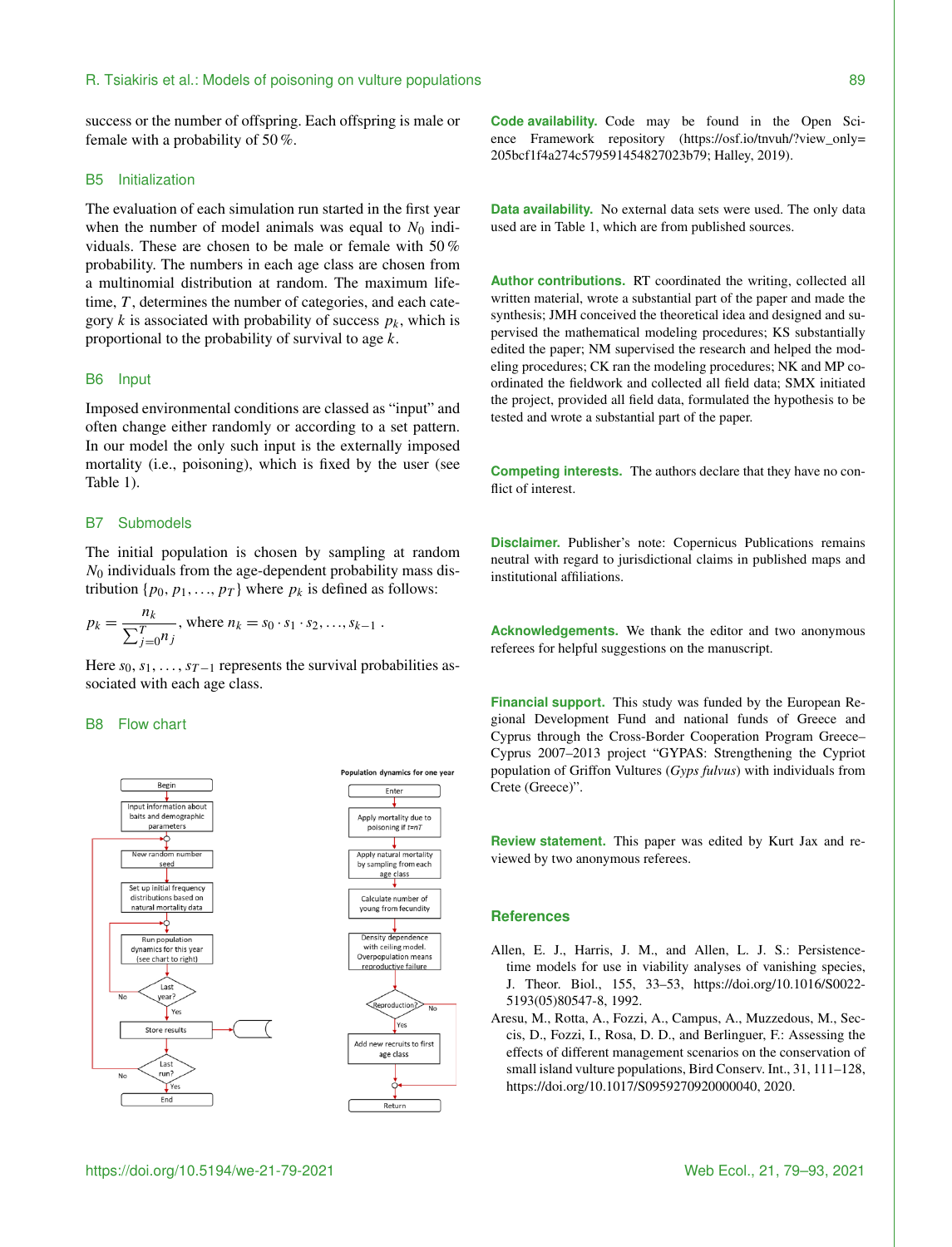#### 90 R. Tsiakiris et al.: Models of poisoning on vulture populations

- Berec, L., Angulo, E., and Courchamp, F.: Multiple Allee effects and population management, Trends Ecol. Evol., 22, 185–191, https://doi.org[/10.1016/j.tree.2006.12.002,](https://doi.org/10.1016/j.tree.2006.12.002) 2007.
- Bijleveld, A. I., Egas, M., Van Gils, J. A., and Piersma, T.: Beyond the information centre hypothesis: communal roosting for information on food, predators, travel companions and mates?, Oikos, 119, 277–285, https://doi.org[/10.1111/j.1600-](https://doi.org/10.1111/j.1600-0706.2009.17892.x) [0706.2009.17892.x,](https://doi.org/10.1111/j.1600-0706.2009.17892.x) 2010.
- Botha, A. J., Andevski, J., Bowden, C. G. R., Gudka, M., Safford, R. J., Tavares, J., and Williams, N. P.: Multi-species Action Plan to Conserve African-Eurasian Vultures. CMS Raptors MOU Technical Publication No. 5, CMS Technical Series No. 35, Coordinating Unit of the CMS Raptors MOU, Abu Dhabi, United Arab Emirates, 2017.
- Bustamante, J.: Use of simulation models to plan species reintroductions: the case of the bearded vulture in southern Spain, Anim. Conserv., 1, 229–238, https://doi.org[/10.1111/j.1469-](https://doi.org/10.1111/j.1469-1795.1998.tb00033.x) [1795.1998.tb00033.x,](https://doi.org/10.1111/j.1469-1795.1998.tb00033.x) 1998.
- Charalambides, C. M. and Neophytou, P.: Birds of Cyprus, Nineteenth Bird Report, 1988, The Cyprus Ornithological Society, Kailas Press, Nicosia, 1990.
- Colomer, M. À., Margalida, A., Sanuy, D., and Pérez-Jiménez, M. J.: A bio-inspired computing model as a new tool for modeling ecosystems: The avian scavengers as a case study, Ecol. Model., 222, 33–47, https://doi.org[/10.1016/j.ecolmodel.2010.09.012,](https://doi.org/10.1016/j.ecolmodel.2010.09.012) 2011.
- Colomer, M. À., Oliva-Vidal, P., Jiménez, J., Martínez, J. M., and Margalida, A.: Prioritizing among removal scenarios for the reintroduction of endangered species: insights from bearded vulture simulation modeling, Anim. Conserv., 23, 396–406, https://doi.org[/10.1111/acv.12549,](https://doi.org/10.1111/acv.12549) 2020.
- Deredec, A. and Courchamp, F.: Importance of the Allee effect for reintroductions, Ecoscience, 14, 440–451, https://doi.org[/10.2980/1195-](https://doi.org/10.2980/1195-6860(2007)14[440:IOTAEF]2.0.CO;2) [6860\(2007\)14\[440:IOTAEF\]2.0.CO;2,](https://doi.org/10.2980/1195-6860(2007)14[440:IOTAEF]2.0.CO;2) 2007.
- DeVault, T. L., Rhodes, O. E., and Shivik, J. A.: Scavenging by vertebrates: Behavioral, ecological, and evolutionary perspectives on an important energy transfer pathway in terrestrial ecosystems, Oikos, 102, 225–234, https://doi.org[/10.1034/j.1600-](https://doi.org/10.1034/j.1600-0706.2003.12378.x) [0706.2003.12378.x,](https://doi.org/10.1034/j.1600-0706.2003.12378.x) 2003.
- DeVault, T. L., Beasley, J. C., Olson, Z. H., Moleón, M., Carrete, M., Margalida, A., and Antonio, J.: Ecosystem services provided by avian scavengers, in: Why birds matter: Avian ecological function and ecosystem services, edited by: Şekercioğlu, Ç. H., Wenny, D. G., and Whelan, C. J., University of Chicago Press, Chicago, USA, 235–270, 2016.
- Duriez, O., Herman, S., and Sarrazin, F.: Intra-specific competition in foraging Griffon Vultures *Gyps fulvus*: 2. The influence of supplementary feeding management, Bird Study, 59, 193–206, https://doi.org[/10.1080/00063657.2012.658640,](https://doi.org/10.1080/00063657.2012.658640) 2012.
- Fagan, W. F., Meir, E., Prendergast, J., Ayoola, F., and Kareiva, P.: Characterizing population vulnerability for 758 species, Ecol. Lett., 4, 132–138, https://doi.org[/10.1046/j.1461-](https://doi.org/10.1046/j.1461-0248.2001.00206.x) [0248.2001.00206.x,](https://doi.org/10.1046/j.1461-0248.2001.00206.x) 2001.
- Flather, C. H., Hayward, G. D., Beissinger, S. R., and Stephens, P. A.: Minimum viable populations: is there a 'magic number' for conservation practitioners?, Trends Ecol. Evol., 26, 307–316, https://doi.org[/10.1016/j.tree.2011.03.001,](https://doi.org/10.1016/j.tree.2011.03.001) 2011.
- Frankham, R.: Inbreeding and Extinction: A Threshold Effect, Conserv. Biol., 9, 792–799, https://doi.org[/10.1046/j.1523-](https://doi.org/10.1046/j.1523-1739.1995.09040792.x) [1739.1995.09040792.x,](https://doi.org/10.1046/j.1523-1739.1995.09040792.x) 1995.
- Gil-Sánchez, J. M., Aguilera-Alcalá, N., Moleón, M., Sebastián-González, E., Margalida, A., Morales-Reyes, Z., Durá-Alemañ, C. J., Oliva-Vidal, P., Pérez-García, J. M., and Sánchez-Zapata, J. A.: Biases in the Detection of Intentionally Poisoned Animals: Public Health and Conservation Implications from a Field Experiment, Int. J. Env. Res. Pub. He., 18, 1201, https://doi.org[/10.3390/ijerph18031201,](https://doi.org/10.3390/ijerph18031201) 2021.
- Griffith, B., Scott, M. J., Carpenter, J. W., and Reed, C.: Translocation as a Species Conservation Tool: Status and Strategy, Science, 245, 477–480, https://doi.org[/10.1126/science.245.4917.477,](https://doi.org/10.1126/science.245.4917.477) 1989.
- Grimm, V. and Railsback, S. F.: Individual-based Modelling and Ecology, Princeton University Press, Princeton and Oxford, UK, 2005.
- Grimm, V., Berger, U., Bastiansen, F., Eliassen, S., Ginot, V., Giske, J., Goss-Custard, J., Grand, T., Heinz, S., K., Huse, G., Huth, A., Jepsen, J. U., Jørgensen, C., Mooij, W. M., Müller, B., Pe'er, G., Piou, C., Railsback, S. F., Robbins, A. M., Robbins, M. M., Rossmanith, E., Rüger, N., Strand, E., Souissi, S., Stillman, R. A., Vabø, R., Visser, U., and DeAngelis, D. L.: A standard protocol for describing individualbased and agent-based models, Ecol. Model., 198, 115–126, https://doi.org[/10.1016/j.ecolmodel.2006.04.023,](https://doi.org/10.1016/j.ecolmodel.2006.04.023) 2006.
- Grussu, M. and Sardinian Ornithological Group: Evolution of the vulture population on a Mediterranean island. The Sardinian instance (Italy), Vulture News, 76, 6–19, https://doi.org[/10.4314/vulnew.v76i1.2,](https://doi.org/10.4314/vulnew.v76i1.2) 2019.
- Halley, J. M.: Poison Baits and Vultures, OSF, available at: [https://osf.io/tnvuh/?view\\_only=](https://osf.io/tnvuh/?view_only=205bcf1f4a274c579591454827023b79) [205bcf1f4a274c579591454827023b79,](https://osf.io/tnvuh/?view_only=205bcf1f4a274c579591454827023b79) last access: 18 September 2019.
- Halley, J. M. and Hoelzel, A. R.: Simulation Models of Bottleneck Events in Natural Populations, in: Molecular Genetic Approaches in Conservation, edited by: Smith, T. B. and Wayne, R. K., Oxford University Press, New York, UK, 1996.
- Henriquez, M., Buij, R., Monteiro, H., Sá, J., Wambar, F., Tavares, J. P., Botha, A., Citegetse, G., Lecoq, M., Catry, P., and Ogada, D.: Deliberate poisoning of Africa's vultures, Science, 16, 304, https://doi.org[/10.1126/science.abd1862,](https://doi.org/10.1126/science.abd1862) 2020.
- Hernández, M. and Margalida, A.: Pesticide abuse in Europe: effects on the Cinereous vulture (*Aegypius monachus*) population in Spain, Ecotoxicology, 17, 264–272, https://doi.org[/10.1007/s10646-008-0193-1,](https://doi.org/10.1007/s10646-008-0193-1) 2008.
- Hernández, M. and Margalida, A.: Poison-related mortality effects in the endangered Egyptian vulture (*Neophron percnopterus*) population in Spain, Eur. J. Wildlife Res., 55, 415–423, https://doi.org[/10.1007/s10344-009-0255-6,](https://doi.org/10.1007/s10344-009-0255-6) 2009.
- Hoelzel, A. R., Halley, J. M., O'Brien, S. J., Campagna, C., Arnbom, T., Leboeuf, B., Ralls, K., and Dover, G. A.: Elephant seal genetic-variation and the use of simulation-models to investigate historical population bottlenecks, J. Hered., 84, 443–449, https://doi.org[/10.1093/oxfordjournals.jhered.a111370,](https://doi.org/10.1093/oxfordjournals.jhered.a111370) 1993.
- Houston, D. C.: Reintroduction programmes for vulture species, in: Proceedings of the International Conference on Conservation and Management of Vulture Populations, edited by: Houston, D. C. and Piper, S. E., Natural History Museum of Crete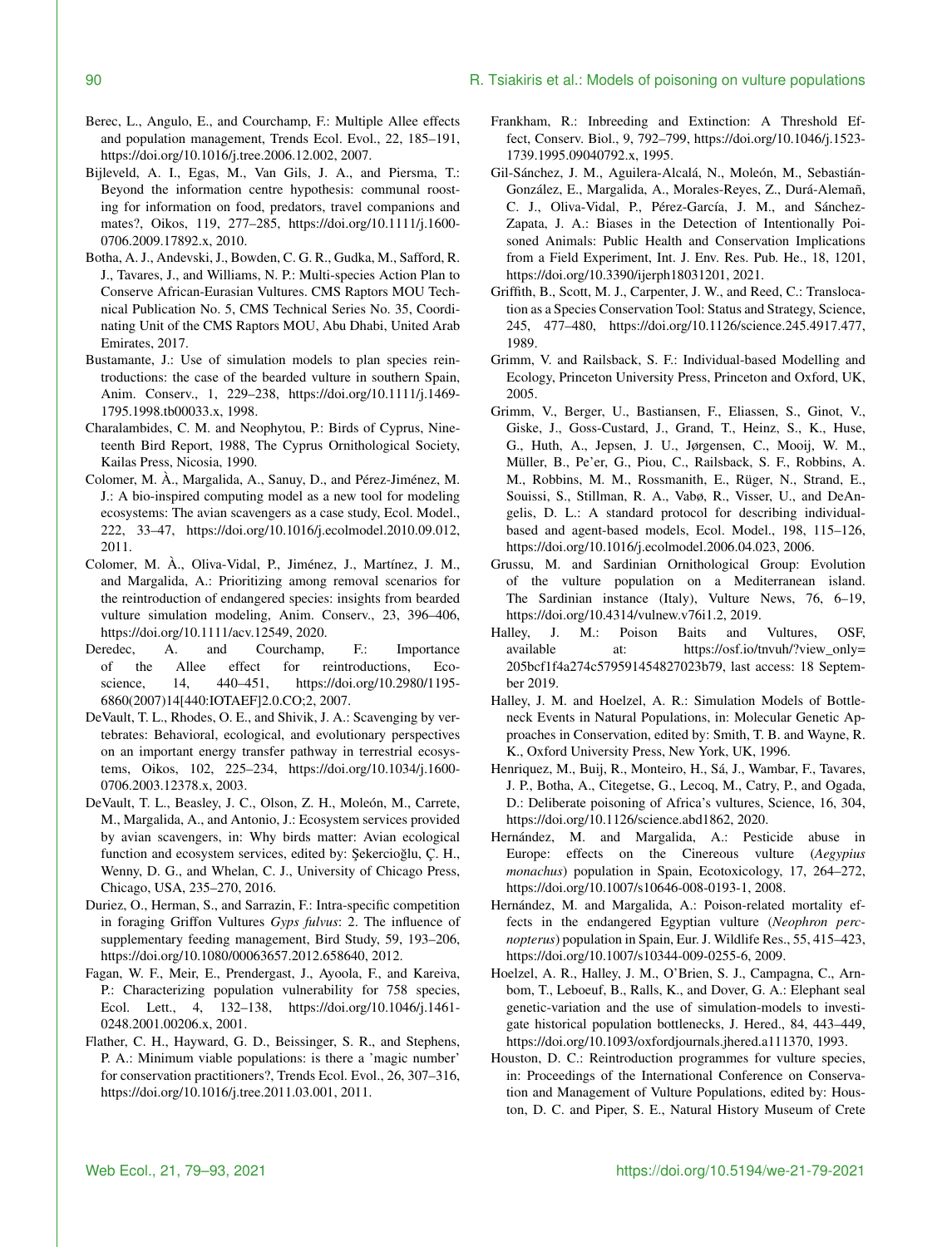and WWF Hellas, Thessaloniki, Greece, 14–16 November 2005, 87–97, 2006.

- Iezekiel, S., Bakaloudis, D. E., and Vlachos, C. G.: The Status and Conservation of Griffon Vulture *Gyps fulvu*s in Cyprus, in: Raptors worldwide: Proceedings of the VI World Conference on Birds of Prey and Owls, edited by: Meyburg, B.-U. and Chancellor, R., WWGBP and MME, Budapest, Hungary, 18–23 May 2003, 67–73, 2004.
- IUCN Bangladesh: Vultures and Vulture Safe Zones of Bangladesh, IUCN, Bangladesh Country Office, Dhaka, Bangladesh, 51–151, 2016.
- IUCN/SSC: Guidelines for Reintroductions and Other Conservation Translocations. Version 1.0, IUCN Species Survival Commission, viiii, Gland, Switzerland, 2013.
- Kane, A., Jackson, A. L., Ogada, D. L., Monadjem, A., and Mc-Nally, L.: Vultures acquire information on carcass location from scavenging eagles, P. Roy. Soc. B-Biol. Sci., 281, 20141072, https://doi.org[/10.1098/rspb.2014.1072,](https://doi.org/10.1098/rspb.2014.1072) 2014.
- Kassinis, N., Papazoglou, C., Xirouchakis, S., Probonas, M., and Papadopoulos, M.: Conservation of the declining Griffon Vulture *Gyps fulvus* population in Cyprus through reinforcement with individuals from Crete, in: Abstracts of the International Congress on the Zoogeography and Ecology of Greece and Adjacent Regions, edited by: Poulakakis, N., Antoniou, A., Karameta, E., Psonis, N., and Vardinoyannis, K., 13th ICZEGAR, Hellenic Zoological Society, 7–11 October 2015, Irakleio, Crete, Greece, 2015.
- Kassinis, N., Apostolidou, M., and Ieronymidou, C.: Griffon Vultures of Cyprus – legacy of conservation past and looking to the future, in: Book of Abstracts, The European Vulture Conference, Algarve, Portugal, 1–3 October 2019, 61, 2019.
- Knowlton, J. L. and Graham, C. H.: Using behavioral landscape ecology to predict species' responses to land-use and climate change, Biol. Conserv., 143, 1342–1354, https://doi.org[/10.1016/j.biocon.2010.03.011,](https://doi.org/10.1016/j.biocon.2010.03.011) 2010.
- Lacy, R. C. and Pollak, J. P.: Vortex: a stochastic simulation of the extinction process, version 10.0, Chicago Zoological Society, Brookfield, Illinois, USA, available at: [https://scti.tools/,](https://scti.tools/) last access: 15 May 2014.
- Le Gouar, P., Rigal, F., Boisselier-Dubayle, M. C., Sarrazin, F., Arthur, C., Choisy, J. P., Hatzofe, O., Henriquet, S., Lécuyer, P., Tessier, C., Susic, G., and Samadi, S.: Genetic variation in a network of natural and reintroduced populations of Griffon Vulture (*Gyps fulvus*) in Europe, Conserv. Genet., 9, 349–359, https://doi.org[/10.1007/s10592-007-9347-6,](https://doi.org/10.1007/s10592-007-9347-6) 2008.
- Lomnicki, A.: Individual-based Models in Population Ecology, eLS, https://doi.org[/10.1002/9780470015902.a0003312.pub2,](https://doi.org/10.1002/9780470015902.a0003312.pub2) 2011.
- Margalida, A.: Baits, budget cuts: a deadly mix, Science, 338, 192, https://doi.org[/10.1126/science.338.6104.192-a,](https://doi.org/10.1126/science.338.6104.192-a) 2012.
- Margalida, A. and Mateo, R.: Illegal killing of birds in Europe continues, Science, 363, 1161, https://doi.org[/10.1126/science.aaw7516,](https://doi.org/10.1126/science.aaw7516) 2019.
- Margalida, A., Oliva-Vidal, P., Llamas, A., and Colomer, M. À.: Bioinspired models for assessing the importance of transhumance and transboundary management in the conservation of European avian scavengers, Biol. Conserv., 228, 321–330, https://doi.org[/10.1016/j.biocon.2018.11.004,](https://doi.org/10.1016/j.biocon.2018.11.004) 2018.
- Markandya, A., Taylor, T., Longo, A., Murty, M. N., and Dhavala, K.: Counting the Cost of Vulture Declines – Economic Appraisal of the Benefits of the Gyps Vulture in India, Ecol. Econ., 67, 194– 204, https://doi.org[/10.1016/j.ecolecon.2008.04.020,](https://doi.org/10.1016/j.ecolecon.2008.04.020) 2008.
- Mateo-Tomás, P. and Olea, P. P.: Anticipating knowledge to inform species management: Predicting spatially explicit habitat suitability of a colonial vulture spreading its range, PLoS ONE, 5, e12374, https://doi.org[/10.1371/journal.pone.0012374,](https://doi.org/10.1371/journal.pone.0012374) 2010.
- McClure, C. J. W., Westrip, J. R. S., Johnson, J. A., Schulwitz, S. E., Virani, M. Z., Davies, R., Symes, A., Wheatley, H., Thorstrom, R., Amar, A., Buij, R., Jones, V. R., Williams, N. P., Buechley, E. R., and Butchart, S. H. M.: State of the world's raptors: Distributions, threats, and conservation recommendations, Biol. Conserv., 227, 390–402, https://doi.org[/10.1016/j.biocon.2018.08.012,](https://doi.org/10.1016/j.biocon.2018.08.012) 2018.
- McGowan, C. P., Runge, M. C., and Larson, M. A.: Incorporating parametric uncertainty into population viability analysis models, Biol. Conserv., 5, 1400–1408, https://doi.org[/10.1016/j.biocon.2011.01.005,](https://doi.org/10.1016/j.biocon.2011.01.005) 2011.
- Mereu, P., Satta, V., Frongia, G. N., Berlinguer, F., Muzzeddu, M., Campus, A., Decandia, L., Pirastru, M., Manca, L., Naitana, S., and Leoni, G. G.: The complete mtDNA sequence of the Griffon Vulture (*Gyps fulvus*): Phylogenetic analysis and haplotype frequency variations after restocking in the Sardinian population, Biol. Conserv., 214, 195–205, https://doi.org[/10.1016/j.biocon.2017.08.017,](https://doi.org/10.1016/j.biocon.2017.08.017) 2017.
- Mihoub, J.-B., Robert, A., Le Gouar, P., and Sarrazin, F.: Post-release dispersal in animal translocations: Social attraction and the "Vacuum Effect", PLoS ONE, 6, e27453, https://doi.org[/10.1371/journal.pone.0027453,](https://doi.org/10.1371/journal.pone.0027453) 2011.
- Moleón, M. and Sánchez-Zapata, J. A.: The Living Dead: Time to Integrate Scavenging into Ecological Teaching, BioScience, 65, 1003–1010, https://doi.org[/10.1093/biosci/biv101,](https://doi.org/10.1093/biosci/biv101) 2015.
- Moleón, M., Sánchez-Zapata, J. A., Margalida, A., Carrete, M., Owen-Smith, N., and Donázar, J. A.: Humans and Scavengers: The Evolution of Interactions and Ecosystem Services, BioScience, 64, 394–403, https://doi.org[/10.1093/biosci/biu034,](https://doi.org/10.1093/biosci/biu034) 2014.
- Monsarrat, S., Benhamou, S., Sarrazin, F., Bessa-Gomes, C., Bouten, W., and Duriez, O.: How Predictability of Feeding Patches Affects Home Range and Foraging Habitat Selection in Avian Social Scavengers?, PLoS ONE, 8, e53077, https://doi.org[/10.1371/journal.pone.0053077,](https://doi.org/10.1371/journal.pone.0053077) 2013.
- Morales-Reyes, Z., Pérez-García, J. M., Moleón, M., Botella, F., Carrete, M., Lazcano, C., Moreno-Opo, R., Margalida, A., Donázar, J. A., and Sánchez-Zapata, J. A.: Supplanting ecosystem services provided by scavengers raises greenhouse gas emissions, Sci. Rep.-UK, 5, 7811, https://doi.org[/10.1038/srep07811,](https://doi.org/10.1038/srep07811) 2015.
- Moreno-Opo, R., Trujillano, A., and Margalida, A.: Optimization of supplementary feeding programs for European vultures depends on environmental and management factors, Ecosphere, 6, 127, https://doi.org[/10.1890/ES15-00009.1,](https://doi.org/10.1890/ES15-00009.1) 2015.
- Murn, C. and Botha, A.: A clear and present danger: impacts of poisoning on a vulture population and the effect of poison response activities, Oryx, 52, 552–558, https://doi.org[/10.1017/S0030605316001137,](https://doi.org/10.1017/S0030605316001137) 2018.
- Ntemiri, K., Saravia, V., Angelidis, C., Baxevani, K., Probonas, M., Kret, E., Mertzanis, Y., Iliopoulos, Y., Georgiadis, L.,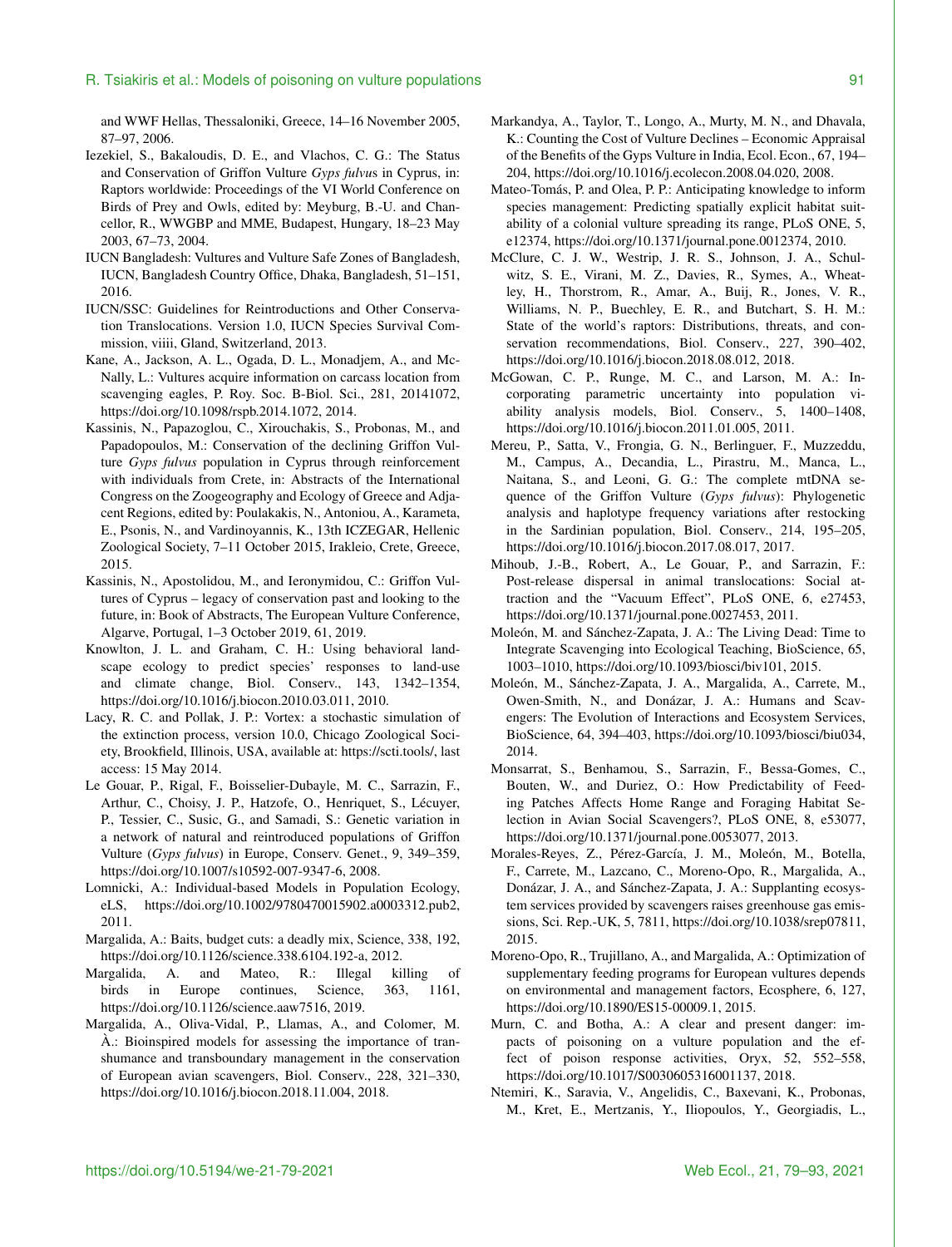Skartsi, D., and Vavylis, D.: Animal mortality and illegal poison bait use in Greece, Environ. Monit. Assess., 190, 488, https://doi.org[/10.1007/s10661-018-6838-5,](https://doi.org/10.1007/s10661-018-6838-5) 2018.

- Oaks, J. L., Gilbert, M., Virani, M. Z., Watson, R. T., Meteyer, C. U., Rideout, B. A., Shivaprasad, H. L., Ahmed, S., Chaudhry, M. J., Arshad, M., Mahmood, S., Ali, A., and Khan, A. A.: Diclofenac residues as the cause of vulture population decline in Pakistan, Nature, 427, 630–633, https://doi.org[/10.1038/nature02317,](https://doi.org/10.1038/nature02317) 2004.
- Ogada, D., Shaw, P., Beyers, R. L., Buij, R., Murn, C., Thiollay, J. M., Beale, C. M., Holdo, R. M., Pomeroy, D., Baker, N., Krüger, S. C., Botha, A., Virani, M. Z., Monadjem, A., and Sincliair, A. R. E.: Another Continental Vulture Crisis: Africa's Vultures Collapsing toward Extinction, Conserv. Lett., 9, 89–97, https://doi.org[/10.1111/conl.12182,](https://doi.org/10.1111/conl.12182) 2015.
- Ogada, D., Botha, A., and Shaw, P.: Ivory Poachers and Poison: Drivers of Africa's Declining Vulture Populations, Oryx, 50, 593–596, https://doi.org[/10.1017/S0030605315001209,](https://doi.org/10.1017/S0030605315001209) 2016.
- Ogada, D. L.: Power of Poison: Pesticide Poisoning of Africa's wildlife, Ann. N.Y. Acad. Sci., 1322, 1–20, https://doi.org[/10.1111/nyas.12405,](https://doi.org/10.1111/nyas.12405) 2014.
- Ogada, D. L., Keesing, F., and Virani, M. Z.: Dropping dead: Causes and consequences of vulture population declines worldwide, Ann. N.Y. Acad. Sci., 1249, 57–71, https://doi.org[/10.1111/j.1749-6632.2011.06293.x,](https://doi.org/10.1111/j.1749-6632.2011.06293.x) 2011.
- Ogada, D. L., Torchin, M. E., Kinnaird, M. F., and Ezenwa, V. O.: Effects of Vulture Declines on Facultative Scavengers and Potential Implications for Mammalian Disease Transmission, Conserv. Biol., 26, 453–460, https://doi.org[/10.1111/j.1523-](https://doi.org/10.1111/j.1523-1739.2012.01827.x) [1739.2012.01827.x,](https://doi.org/10.1111/j.1523-1739.2012.01827.x) 2012.
- Pain, D. J., Cunningham, A. A., Donald, P. F., Duckworth, J. W., Houston, D. C., Katzner, T., Parry-Jones, J., Poole, C., Prakash, V., Round, P., and Timmins, R.: Causes and Effects of Temporo spatial Declines of Gyps Vultures in Asia, Conserv. Biol., 17, 661–671, https://doi.org[/10.1046/j.1523-1739.2003.01740.x,](https://doi.org/10.1046/j.1523-1739.2003.01740.x) 2003.
- Panagiotopoulou, M., Azmanis, P., Tsiakiris, R., and Stara, K.: Carry on Carrion: the fall of the Scavenger, in: Animal Welfare in a Changing World, edited by: Butterworth, A., CABI, Oxfordshire, UK, 57–67, https://doi.org[/10.1079/9781786392459.0057,](https://doi.org/10.1079/9781786392459.0057) 2018.
- Parvanov, D. E., Stoynov, N., Vangelova, H., Peshev, A., Grozdanov, V., Delov, V., and Iliev, Y.: Vulture mortality resulting from illegal poisoning in the southern Balkan Peninsula, Environ. Sci. Pollut. R., 25, 1706–1712, https://doi.org[/10.1007/s11356-](https://doi.org/10.1007/s11356-017-0594-x) [017-0594-x,](https://doi.org/10.1007/s11356-017-0594-x) 2018.
- Peshev, H., Grozdanov, A., Kmetova-Biro, E., Ivanov, I., Stoyanov, G., Tsiakiris, R., Marin, S., Marinković, S., Sušić, G., Lisichanets, E., Hribšek, I., Karic, Z., Kapelj, S., Bonchev, ´ L., and Stoynov, E.: New insight into spatial ecology of Griffon Vulture (*Gyps fulvus*) on the Balkans provides opportunity for focusing conservation actions for a threatened social scavenger, Biodiversity Data Journal, 9, e71100, https://doi.org[/10.3897/BDJ.9.e71100,](https://doi.org/10.3897/BDJ.9.e71100) 2021.
- Piper, S. E.: Supplementary feeding programmes: how necessary are they for the maintenance of numerous and healthy vulture populations, in: Proceedings of the International Conference on Conservation and Management of Vulture Populations, edited by: Houston, D. C. and Piper, S. E., Natural History Museum of

Crete and WWF Hellas, Thessaloniki, Greece, 14–16 November 2005, 41–50, 2006.

- Prakash, V., Pain, D. J., Cunningham, A. A., Donald, P. F., Prakash, N., Verma, A., Gargi, R., Sivakumar, S., and Rahmani, A. R.: Catastrophic collapse of Indian white-backed *Gyps bengalensis* and long billed *Gyps indicus* vulture populations, Biol. Conserv., 109, 381–390, https://doi.org[/10.1016/S0006-3207\(02\)00164-7,](https://doi.org/10.1016/S0006-3207(02)00164-7) 2003.
- Ruxton, G. D. and Houston, D. C.: Obligate vertebrate scavengers must be large soaring fliers, J. Theor. Biol., 228, 431–436, https://doi.org[/10.1016/j.jtbi.2004.02.005,](https://doi.org/10.1016/j.jtbi.2004.02.005) 2004.
- Safford, R., Andevsky, J., Botha, A., Bowden, C. G. R., Crockford, N., Garbett, R., Margalida, A., Ramírez, I., Shobrak, M., Tavares, J., and Williams, N. P.: Vulture Conservation: the Case for Urgent Action, Bird Conserv. Int., 29, 1–9, https://doi.org[/10.1017/S0959270919000042,](https://doi.org/10.1017/S0959270919000042) 2019.
- Sarrazin, F.: Introductory remarks. A demographic frame for reintroductions, Ecoscience, 14, 4, https://doi.org[/10.2980/1195-](https://doi.org/10.2980/1195-6860(2007)14[iii:RL]2.0.CO;2) [6860\(2007\)14\[iii:RL\]2.0.CO;2,](https://doi.org/10.2980/1195-6860(2007)14[iii:RL]2.0.CO;2) 2007.
- Sarrazin, F. and Legendre, S.: Demographic Approach to Releasing Adults versus Young in Reintroductions, Conserv. Biol., 14, 488– 500, https://doi.org[/10.1046/j.1523-1739.2000.97305.x,](https://doi.org/10.1046/j.1523-1739.2000.97305.x) 2000.
- Sarrazin, F., Bagnoline, C., Pinna, J. L., and Danchin, E.: Breeding biology during establishment of a reintroduced Griffon Vulture *Gyps fulvus* population, Ibis, 138, 315–325, https://doi.org[/10.1111/j.1474-919X.1996.tb04344.x,](https://doi.org/10.1111/j.1474-919X.1996.tb04344.x) 1996.
- Şekercioğlu, Ì. H., Daily, G. C., and Ehrlich, P. R.: Ecosystem consequences of bird declines, P. Natl. Acad. Sci. USA, 101, 18042– 18047, https://doi.org[/10.1073/pnas.0408049101,](https://doi.org/10.1073/pnas.0408049101) 2004.
- Shaffer, M.: Minimum viable populations: coping with uncertainty, in: Viable Populations for Conservation, edited by: Soulé, M. E., Cambridge University Press, Cambridge, UK, 69–86, https://doi.org[/10.1017/CBO9780511623400.006,](https://doi.org/10.1017/CBO9780511623400.006) 1987.
- Smith, D.: Africa's vulture population in jeopardy following mass poisoning incidents, The Guardian, 2 June 2014, available at: [https://www.theguardian.com/world/2014/jun/26/](https://www.theguardian.com/world/2014/jun/26/vultures-africa-poison-carcasses-poachers-crisis) [vultures-africa-poison-carcasses-poachers-crisis,](https://www.theguardian.com/world/2014/jun/26/vultures-africa-poison-carcasses-poachers-crisis) last access: 26 February 2021.
- Soulé, M. E.: Diversity, Conserv. Biol., 1, 173–174, https://doi.org[/10.1111/j.1523-1739.1987.tb00027.x,](https://doi.org/10.1111/j.1523-1739.1987.tb00027.x) 1987.
- Stavrinides, M.: Reinforcement of Vultures in Cyprus Material-Methods and First Results, in: Book of Abstracts of the International Workshop on "The Future of Vultures in Balkans: Tackling Threats and Building Network Opportunities", edited by: Tsiakiris, R. and Pergantis, F., Messolongi, Greece, 7–9 December 2018, 38, 2019.
- Stoev, I., Bonchev, L., Stoynov, E., Kmetova-Biro, E., Ivanov, I., Yankov, L., Iliev, Y., Nikolova, Z., and Vangelova, N.: Restoration of Griffon Vulture (*Gyps fulvus*) in eastern Balkan Mountains, Bulgaria, in: Annuaire de l' Université de Sofia "St. Kliment Ohridski", Faculté de Biologie, Presses Universitaires "St. Kliment Ohridski", Sofia, Bulgaria, 116–129, 2016.
- Stoynov, E., Peshev, H., Grozdanov, A., and Vangelova, N.: Reintroduction of the Griffon Vulture (*Gyps fulvus*) in Kresna gorge, south-west Bulgaria in the period 2010–2015, in: Annuaire de l' Université de Sofia "St. Kliment Ohridski", Faculté de Biologie, Presses Universitaires "St. Kliment Ohridski", Sofia, Bulgaria, 130–135, 2016.